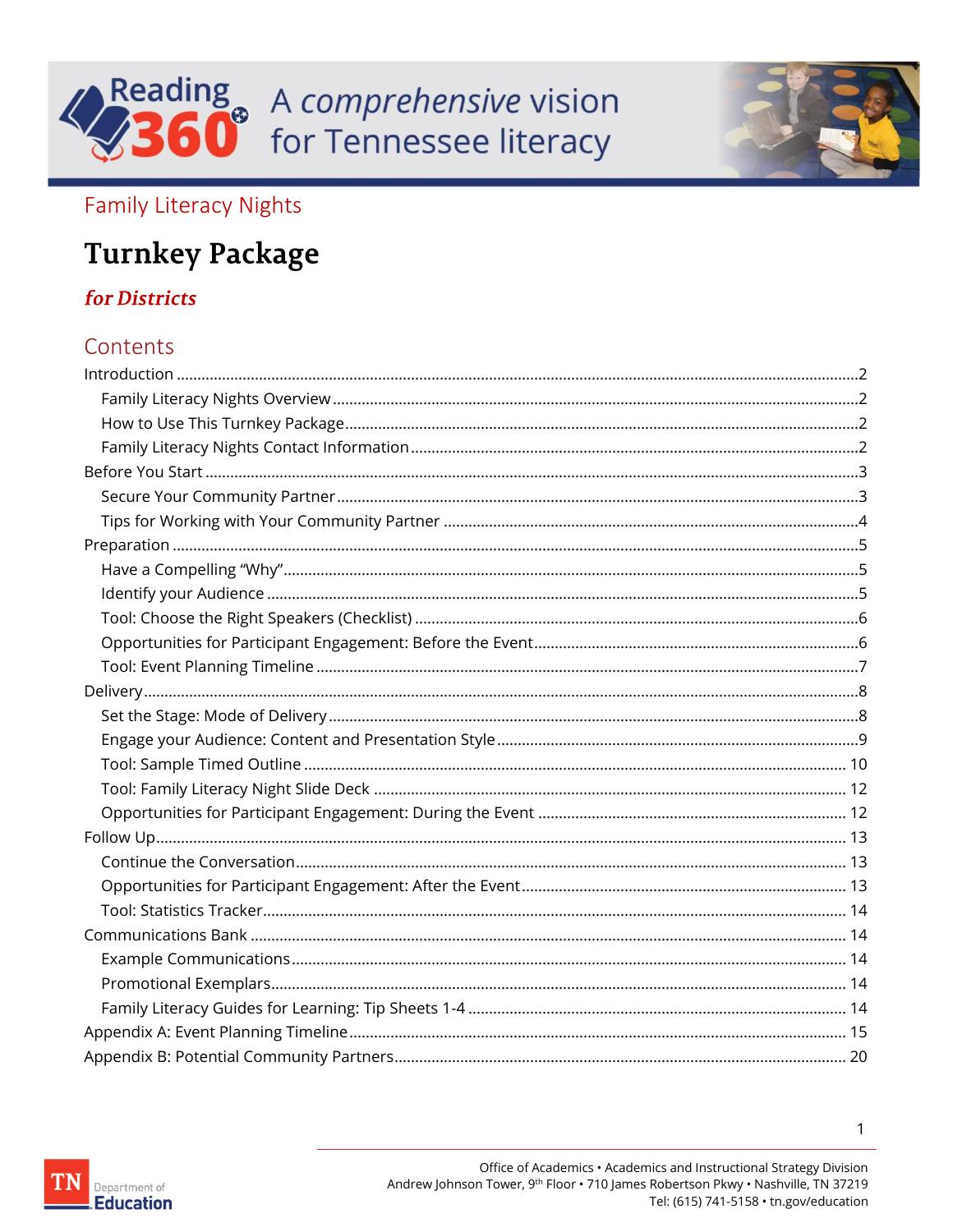

![](_page_1_Picture_1.jpeg)

#### <span id="page-1-0"></span>Introduction

#### <span id="page-1-1"></span>Family Literacy Nights Overview

As a part of Reading 360, and with a desire to engage families and the community as partners in early literacy, the Tennessee Department of Education (department) initiated a series of virtual Family Literacy Nights (FLN) organized by community partners. See FLNs hosted by the **Salvation Army and the Memphis** [Lift.](https://www.facebook.com/TheMemphisLift/videos/392340178865448/)

The department is pleased to offer these tools for districts that want to hold their own FLN using the Turnkey Package. The goal of these events is for families to learn the importance of foundational literacy skills, what resources are available for them, and how to use those resources with their children. We look forward to seeing how you implement these tools to share this important information with your community!

#### <span id="page-1-2"></span>How to Use This Turnkey Package

This Turnkey Package has the necessary elements for districts and their community partners to plan and hold a FLN in their districts. It is presented in chronological order for ease of use, but all sections are meant to be used as you prepare for the event. Considerations and suggestions are offered for creating an accessible and dynamic event in the Preparation and Delivery sections, and useful tools are included throughout the Turnkey Package. Ancillary documents can be accessed [here.](https://bestforall.tnedu.gov/resource/family-literacy-nights-turnkey-package)

#### Specific tools:

- The *[Choose the Right Speakers Checklist](#page-4-3)* can help districts and community partners select speakers.
- The *[Event Planning Timeline](#page-6-0)* features a project planning timeline going from six weeks before to three weeks after the event. This timeline keeps your preparation on track and contains information for event promotion.
- The *[Sample Timed Outline](#page-9-0)* suggests how many minutes to spend on each section during the event. A link to a customizable word document is included.
- The *[Family Literacy Night Turnkey](#page-11-0) Slide Deck in PowerPoint* is customizable and provides the structure for content.
- The *[Statistics](#page-12-2) Tracker* supplies an easy-to-use table to record event statistics.
- The *[Family Literacy Guides for Learning](#page-13-4)* contain a summary of key content, specific tips for families, and links to resources.

#### In *Opportunities for Participant Engagement*

boxes, there are suggestions for involving the participants before, during, and after the event. These opportunities can be used as-is or be a springboard for original ideas.

#### <span id="page-1-3"></span>Family Literacy Nights Contact Information

With questions regarding the Family Literacy Nights Turnkey Package, contact Robin McClellan, Assistant Commissioner of Academics and Instructional Strategy, at [Robin.McClellan@tn.gov.](mailto:Robin.McClellan@tn.gov)

![](_page_1_Picture_19.jpeg)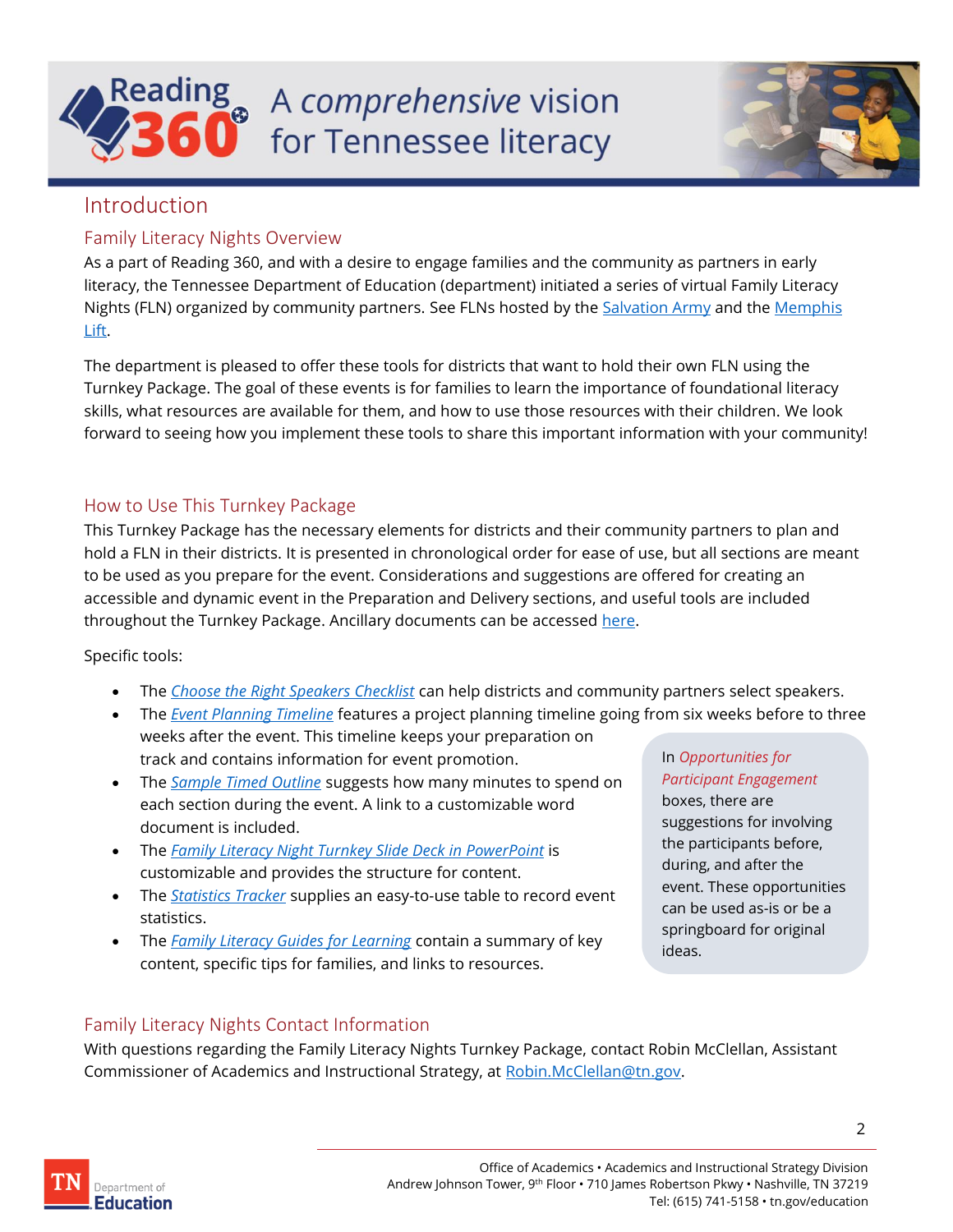# A comprehensive vision for Tennessee literacy

![](_page_2_Picture_1.jpeg)

### <span id="page-2-0"></span>Before You Start

#### <span id="page-2-1"></span>Secure Your Community Partner

Reading 360 is a comprehensive approach that aims to provide access to resources for all the key stakeholders who take part in a child's journey to learn how to read. As such, the department views families *and* the communities that surround them as important influences in a child's academic achievement. To engage these two stakeholders, the department recommends districts work with a community partner to increase the impact of the event.

Community partners have knowledge, resources, and relationships that may enhance your district's efforts with the families of young readers. They can help bring more families into the conversation through outreach, marketing, and language services, if needed.

Your region might have a community organization that focuses on early literacy, making it easy to select a partner. However, in instances where clear partnerships are more difficult to identify, consider community partners such as:

- an organization that operates tutoring, after-school, or summer programs,
- an organization dedicated to the welfare of families and children,
- a regional library with substantial credibility in the community,
- a grassroots community group that advocates for equal education for all,
- a consortium of two similar organizations (e.g., Girl Scouts and Boy Scouts, Little League and soccer groups), or
- a faith-based organization with successful experience in community work.

Overall, the organization should have strong relationships with families and be respected for their work in literacy, education, or other life skills. Find a list of literacy organizations that have demonstrated interest in partnering with districts on the Family Literacy Nights initiative in [Appendix B.](#page-19-0)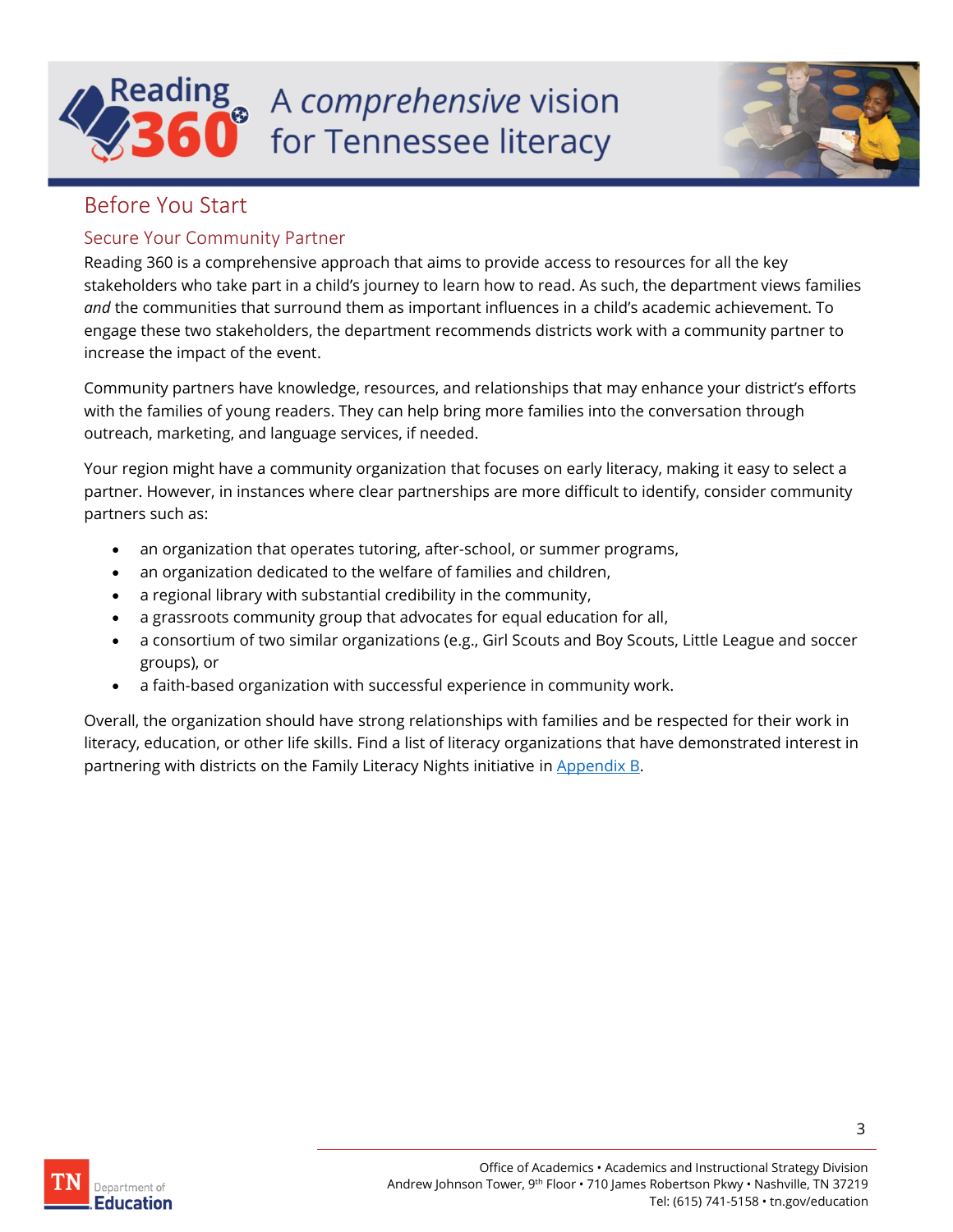# a A comprehensive vision for Tennessee literacy

![](_page_3_Picture_1.jpeg)

#### <span id="page-3-0"></span>Tips for Working with Your Community Partner

Partnering with community organizations can be a catalyst for your families' and students' motivation. When there are strong, positive relationships between the home, community, and school, and these groups work together to support students' academic and personal growth, there can be great benefits for students.

As you select and work with your community partner, view your relationship as a collaboration where each organization brings together resources for an even greater impact in the community. Each partner should have a voice in the decision-making process and have access to all materials for the event.

Here are some actions districts may take to collaborate with community partners:

- Designate a point person and ask the community partner to do the same for ease of communication.
- Create and share a list of primary contacts involved in the event with names, email addresses, and phone numbers.
- Create a purpose statement for the Family Literacy Night that focuses on student learning gains.
- Participate in regularly scheduled planning meetings.
- Determine roles, responsibilities, and tasks in your first meeting, leveraging each group's strengths.
- Create a shared document for brainstorms.
- Communicate about and agree on mode of delivery, speakers, and event content.
- Share this toolkit with the partner and use shared online versions of tools (e.g., Google Docs) so there is transparency.
- Place logos for both the partner and the district on promotional materials and the slide deck.
- Resolve disagreements with the community partner by returning to the purpose statement and focusing on the best interest of students.

In creating the Family Literacy Night, some tasks will be specific to one partner, and other tasks will be done by both the district and community partner. For example, the district could select educators to be speakers, and the community partner could design the promotional materials. Both organizations will advertise the event online and via printed materials.

**Tip:** Tap your community partner's knowledge of and connections to the community to bring families that *might not otherwise engage with the district*.

![](_page_3_Picture_18.jpeg)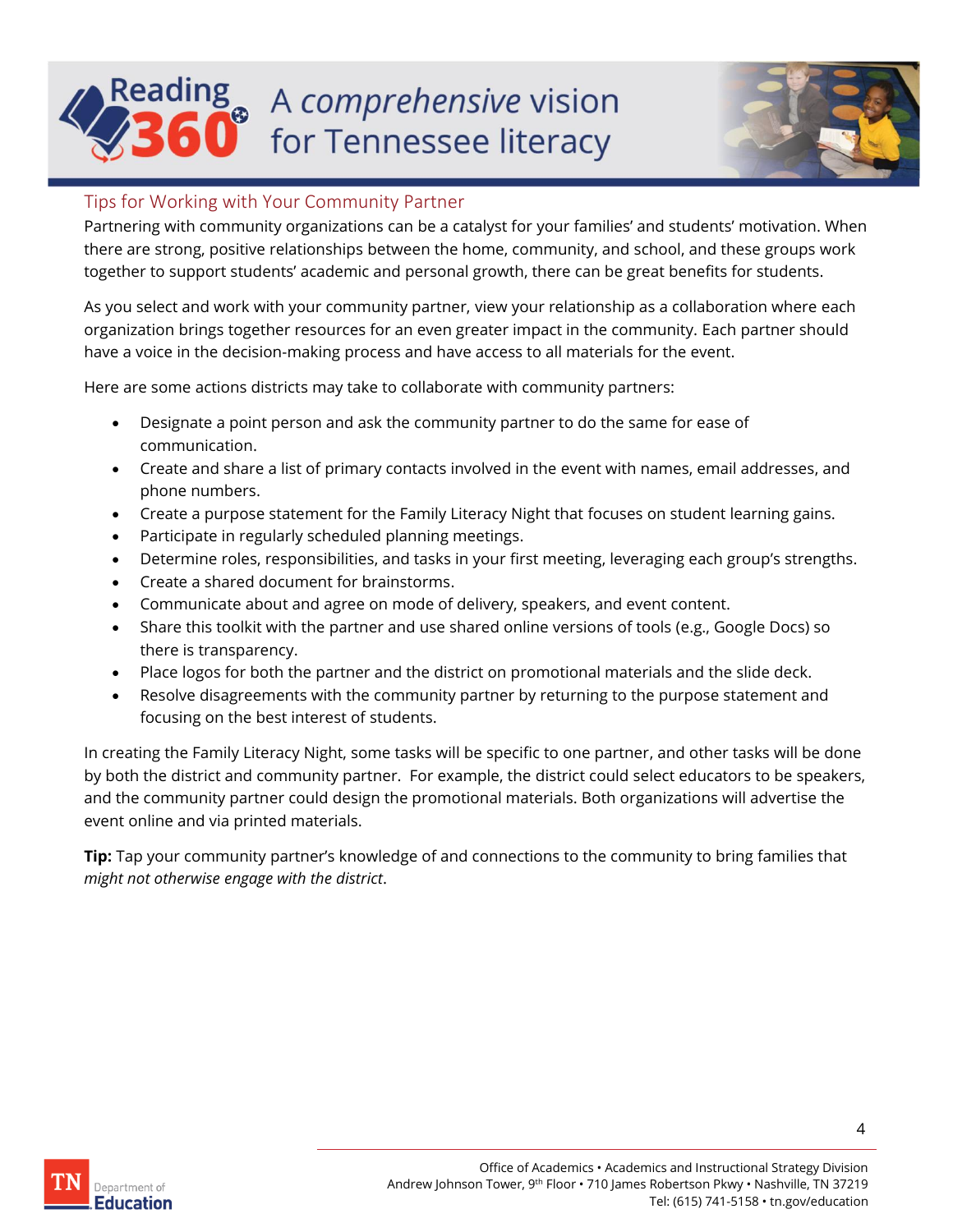![](_page_4_Picture_0.jpeg)

![](_page_4_Picture_1.jpeg)

#### <span id="page-4-0"></span>Preparation

#### <span id="page-4-1"></span>Have a Compelling "Why"

You want to make your event as dynamic and compelling as possible. Therefore, to start your planning, put yourself in the shoes of your families and ask, "Why should I know how my child is learning to read?" This provides a focus point when planning and executing the event and allows you to thread this compelling "why" into the different sections. A possible "why" to communicate to families is, "Because you are your child's first and most influential teacher, and what you do to support their learning really does make a difference, no matter where your child is at with reading."

**Tip:** You can use this as an opportunity for interaction at the beginning of the event. If appropriate for your families, use the prompt, "What brought you here tonight?" If virtual, put participants into breakout rooms, where they can introduce themselves and respond to the prompt. You could also use the chat feature. If inperson, invite families to sit at tables instead of rows, where they can easily discuss topics and respond to prompts like this one.

#### <span id="page-4-2"></span>Identify your Audience

The slide deck provided in this toolkit is geared toward all parents and guardians, regardless of education level or profession; however, districts know their families best. Feel free to spend time defining terms or offering specific information to meet the needs of your community. For example, if your district has many English learner (EL) students, you can explain the process of learning to read through an EL lens.

Knowing your families will also help you determine the best location and times for your event. You might consider holding two dates with different times to reach more families, e.g., a weeknight and Saturday morning. If you are holding an in-person or hybrid event, you may want to consider the best location for accessibility for all families and work with your community partner to organize transportation.

You also might consider having an event where children are in attendance if it makes it easier for families to attend. This could look like:

- If virtual, reading aloud a picture book at the beginning, engaging the children and families in a phonemic awareness activity, or reading the sample decodables together; or
- <span id="page-4-3"></span>• If in person, offering activities for children in a separate space during the workshop. When the event ends, families come together with their children and practice reading decodables.

**Tip:** Educators tend to use a great deal of "education-specific jargon." Remember that many families will not be familiar with terms frequently used in education and/or highly academic language. Keep everything as simple as possible and use examples to connect to the families' background knowledge. For example, if you plan on using the terms "benchmark" or "text," define them in layman's terms first.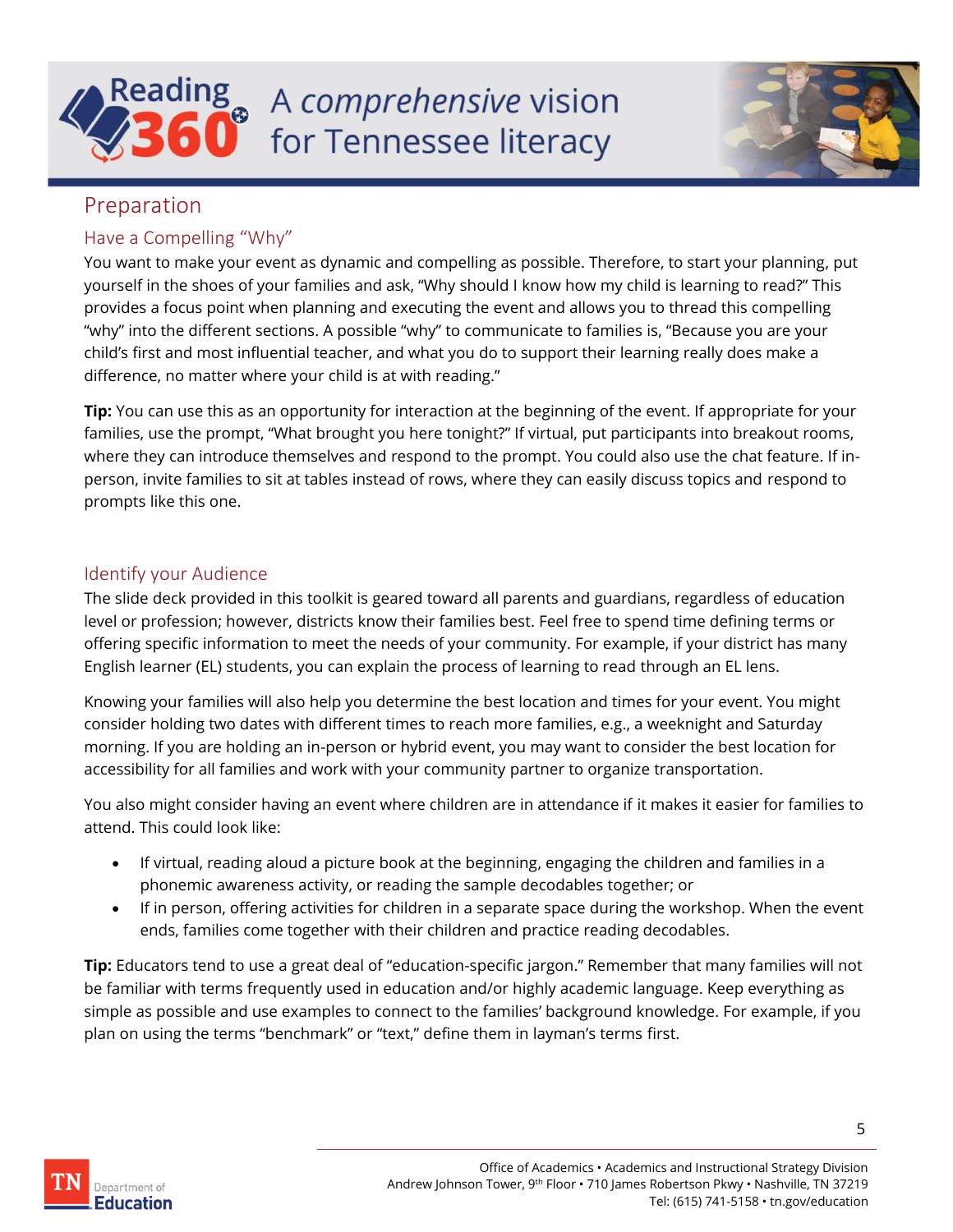# Reading  $A$  comprehensive vision for Tennessee literacy

![](_page_5_Picture_1.jpeg)

#### <span id="page-5-0"></span>Tool: Choose the Right Speakers (Checklist)

For the event to be successful, consider choosing speakers that will hold the audience's attention. You will need a host and three educators. We also suggest that you invite a special education and English learner education teacher to be present in case there are questions for special populations (according to your district's needs).

The host might be a representative of the community partner and should:

- ❑ be a familiar face to families,
- ❑ show genuine excitement and warmth,
- ❑ be able to keep the event going through technical difficulties, and
- $\Box$  \*bonus\* be a good storyteller and motivational speaker with a personal success story.

Other speakers from the school district should:

- ❑ be Pre-K–2 teachers or curriculum specialists,
- $\Box$  be knowledgeable about their designated topic,
- ❑ have already made shifts in practice to foundational skills and can speak from experience,
- $\Box$  be able to present from an outline without reading every sentence,
- ❑ show genuine excitement and warmth,
- ❑ be able to tell personal stories and give real life examples from their classroom or own family, and
- ❑ understand the families in your district and be someone families can trust.

**Tip:** Storytelling is such an important part of a memorable and effective presentation. Sharing personal stories are effective at holding audience attention. Be sure that the selected educators have some great stories and examples ready to share.

#### Opportunities for Participant Engagement: Before the Event

Prior to the date, encourage families to:

- send in questions up to two or three weeks before the date of the event that will be taken into consideration in the event's content;
- share or retweet flyers and tag other people for a chance to win a gift card;
- if in person, invite families to bring snacks and to chat with other participants for 15 minutes before the start time; and
- if virtual, invite families to log on 15 minutes early and share their child's favorite picture book or their child's writing.

Also, prior to the date, districts and community partners can:

- call or email registrants and ask if they have any specific questions; and
- send a special event agenda directly to registrants' emails three days before.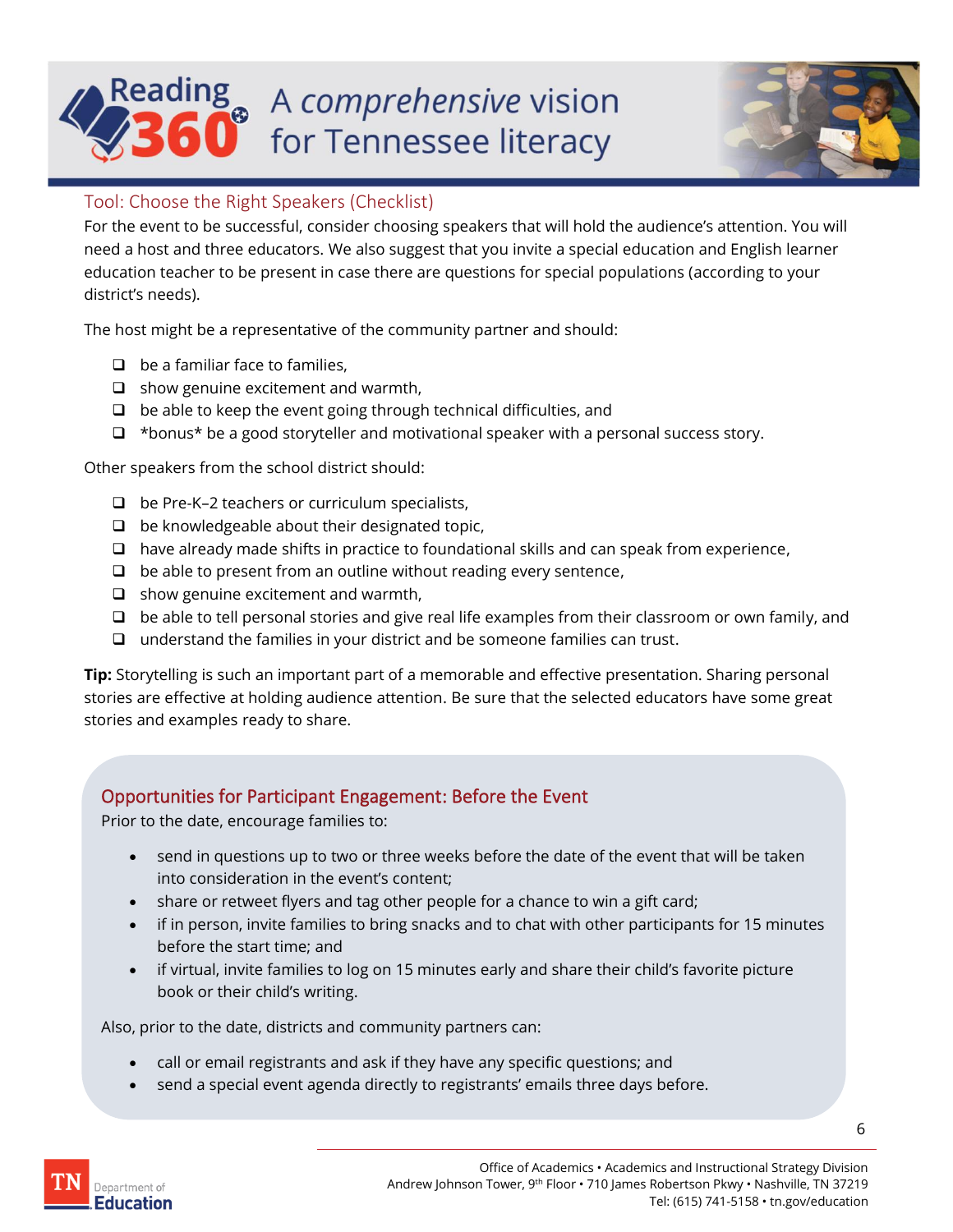# Reading A comprehensive vision for Tennessee literacy

![](_page_6_Picture_1.jpeg)

#### <span id="page-6-0"></span>Tool: Event Planning Timeline

The Event Planning Timeline provides a useful timeline of execution to plan the FLN. The department suggests that all districts follow this timeline in order to offer a quality event with excellent turnout.

Find the Event Planning Timeline i[n Appendix A.](#page-14-0)

![](_page_6_Picture_5.jpeg)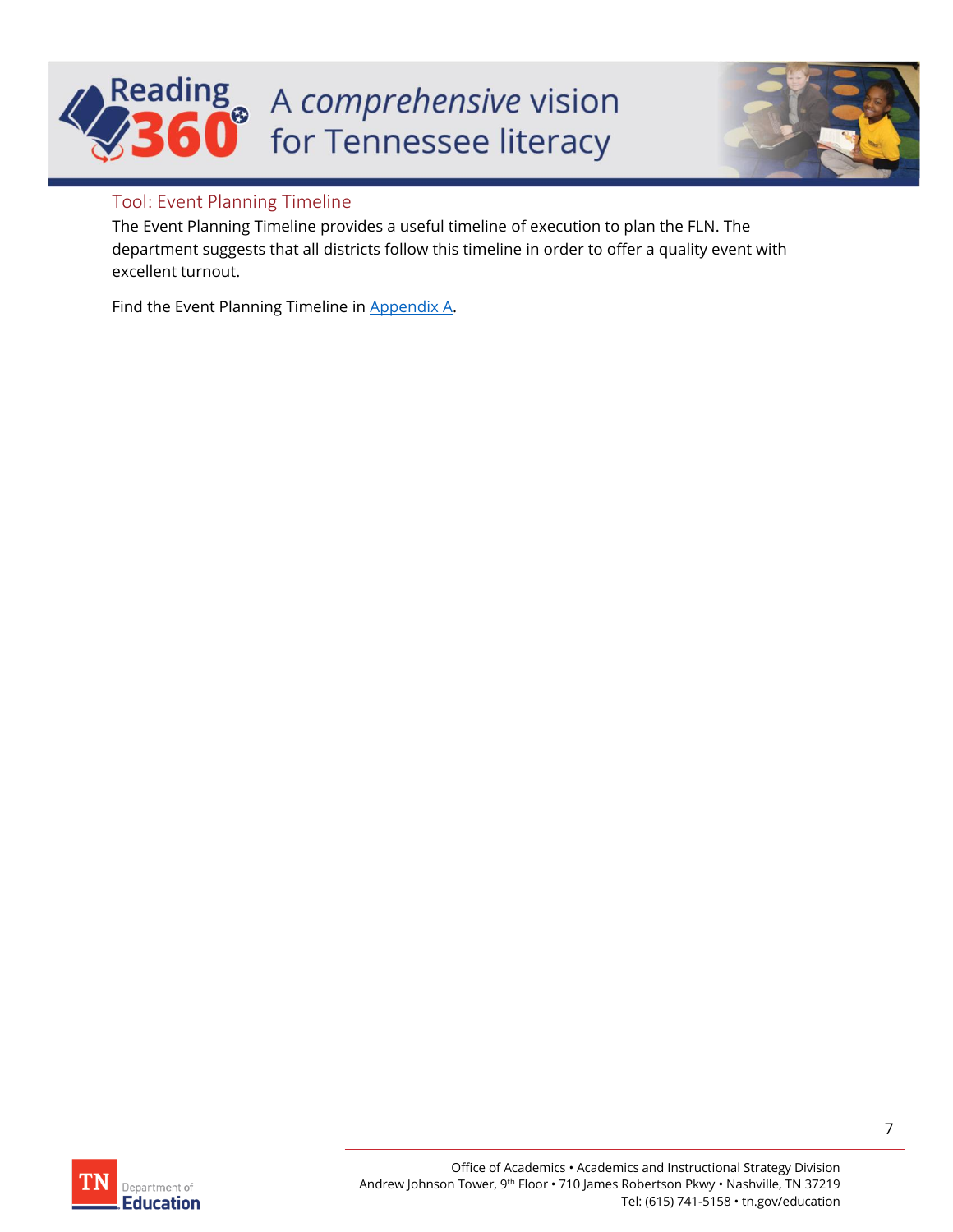## a A comprehensive vision for Tennessee literacy

![](_page_7_Picture_1.jpeg)

#### <span id="page-7-0"></span>Delivery

#### <span id="page-7-1"></span>Set the Stage: Mode of Delivery

Thanks to video conferencing technology, we have many possibilities for how we connect with families. Based on what is the safest mode of delivery for your district, you can decide to hold the event in person with a live stream of the event, virtually, or hybrid. See the **Salvation Army's Family [Literacy Night](https://www.youtube.com/watch?v=6-ReIejLQPQ) for an example of a successful hybrid event.** 

The district and community partner should answer the following questions together and use the responses to guide the event's mode of delivery.

Considerations for an in-person event:

- How many people do you want to attend?
- Where is a central venue where everyone can attend comfortably? (Kindergarten chairs do not always work for adults!)
- What is the best time for your families?
- Will it be for the whole family or only for adults?
- If the event is for the whole family, do you arrange for students to do a separate activity or do you want to include them?
- How can you set up the space so that participants can connect with one another? (e.g., tables instead of rows)
- How can you encourage interaction and participation from the participants? (e.g., create a workshop atmosphere, avoid "sage on the stage")
- How will you live stream it or create a hybrid event with access for all?

Considerations for a virtual event:

- What is the best time for your families to connect from home?
- Will it be for the whole family or only for adults?
- How can you encourage interaction between participants (e.g., breakout rooms, chat, everyone off mute)?
- Where will the recording be available after the event? (e.g., YouTube, Vimeo, etc.)
- How will you track attendance and collect participants' contact information? (e.g., a sign in form that asks for name and email address)

**Tip:** Use the **Event Planning Timeline** to guide hosting logistics.

**Accessibility Tip:** Depending on the needs of your district, you might want to use interpreters. An event can be bilingual, or an interpreter can interpret for a small group if the event is in person. For virtual events, see if your platform has simultaneous interpretation and closed captioning. Depending on the account, Zoom offers [simultaneous interpretation](https://www.youtube.com/watch?app=desktop&v=nldGntmE7mQ) and other accessibility [features.](https://zoom.us/accessibility)

![](_page_7_Picture_23.jpeg)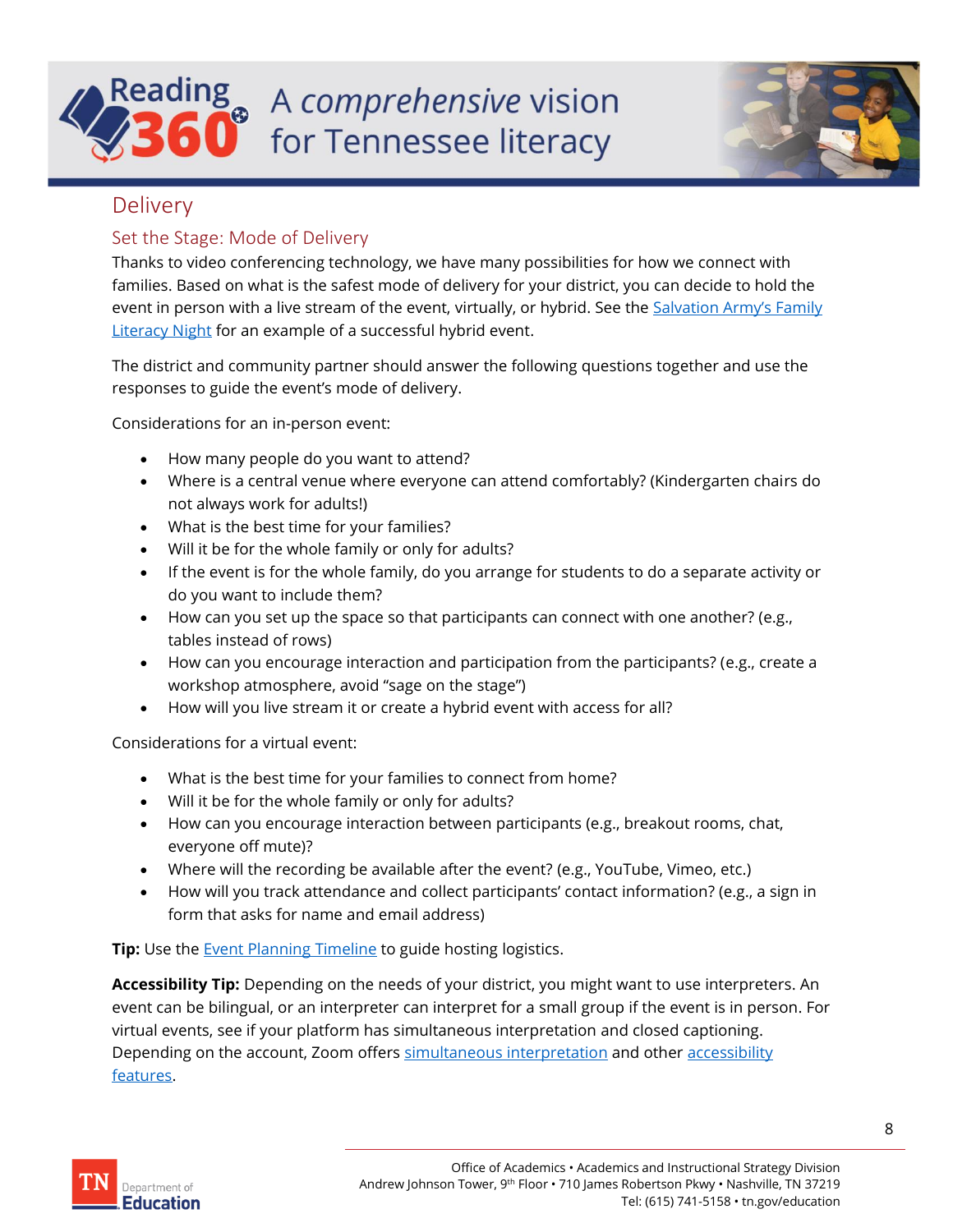## a A comprehensive vision for Tennessee literacy

![](_page_8_Picture_1.jpeg)

#### <span id="page-8-0"></span>Engage your Audience: Content and Presentation Style

The slide deck in this Turnkey Package provides the basic structure for the event. The district and any community partners should fill in the details. Keep your audience in mind when creating the content.

Here are some suggestions of content that will engage your families:

- personal stories from educators and community leaders, especially humorous stories or success stories,
- use of humor to reengage,
- local sayings or fun facts,
- short bursts of cheering from the participants or happy music,
- definitions of educational jargon,
- use of video clips around one minute in length that demonstrate what ideal learning looks like,
- use of classroom artifacts, realia, or photos, and
- use of engaging activities or questions to involve participants and allow them to contribute.

In terms of presentation style, help your speakers to:

- speak informally and without reading—nothing loses the audience's attention like someone reading word for word,
- make smooth transitions from speaker to speaker and make connections between what other speakers have said,
- pause at strategic moments to give the audience time to absorb the information, and
- speak at a moderate rate of speech to promote access for all.

**Tip:** The notes found in the slide deck are talking points, not a script. Encourage your speakers to practice on their own using an outline. They can practice in front of a mirror, colleagues, or family members.

![](_page_8_Picture_19.jpeg)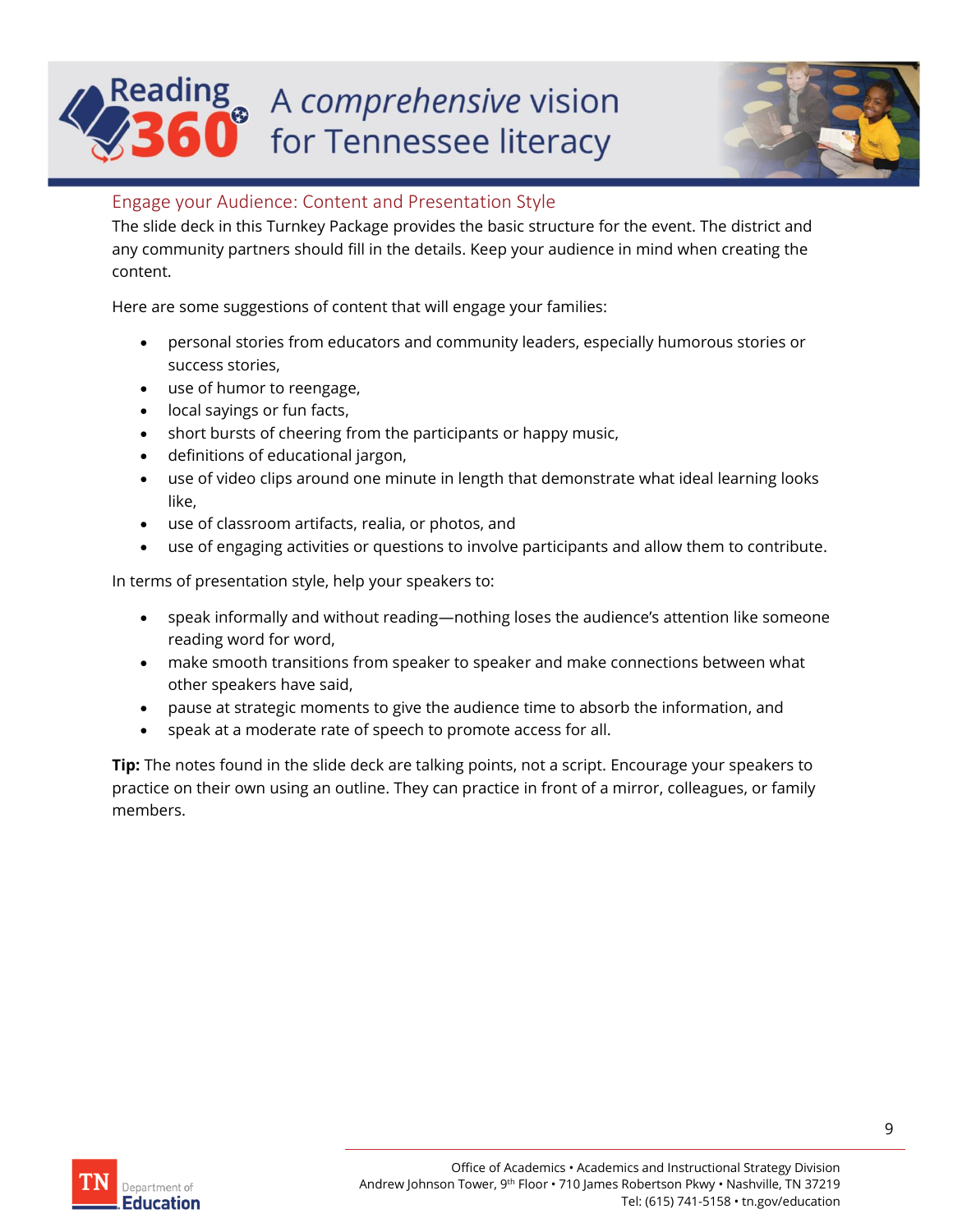## **Reading** a A comprehensive vision for Tennessee literacy

![](_page_9_Picture_1.jpeg)

#### <span id="page-9-0"></span>Tool: Sample Timed Outline

In this timed outline, the department offers suggested times for each section based on previous events. Feel free to adjust the times for your event and add engagement opportunities for participants. Find a customizable [Sample Timed Outline](https://bestforall.tnedu.gov/sites/default/files/inline-files/Sample%20Timed%20Outline%20.docx) here.

You can use this tool when you rehearse and present the event. Every speaker should have a copy and use a personal stopwatch (like the stopwatch on a smart phone) to keep themselves in check. For example, if Ms. Hudson will present the "Foundational Skills" section, she will start her stopwatch at the beginning of the event and wrap up her section by the 18-minute mark. All slide numbers given refer to the Turnkey Master Template.

Of course, live events are rarely perfect, so remain flexible. We suggest an advertised duration of one hour but aim to finish before.

| Time (in    | <b>Section of Event</b>                                                                                                                                          | <b>Notes</b>                                                                                                                                                            |
|-------------|------------------------------------------------------------------------------------------------------------------------------------------------------------------|-------------------------------------------------------------------------------------------------------------------------------------------------------------------------|
| minutes)    |                                                                                                                                                                  |                                                                                                                                                                         |
| $0:00-3:00$ | Slides [1-5]<br><b>Section: Introduction</b><br>Introduction of host and<br>speakers<br>Overview of the event                                                    |                                                                                                                                                                         |
| 3:00-6:00   | Slide [6]<br><b>Slide: Participants set individual</b><br>purpose.<br>Share in breakout rooms or<br>chat.                                                        | See "Have a Compelling Why" for<br>details.<br>If using online break-out rooms, tell<br>participants how much time they have<br>so they can self-monitor their sharing. |
| 6:00-7:30   | Slide [7]<br><b>Slide: "The Goal: All Students</b><br>Reading by Third Grade"                                                                                    | Do not spend too long on this slide.<br>$\bullet$<br>Save time for interaction.                                                                                         |
| 7:30-10:00  | Slides [8-9]<br>Section: "Before Your Child Gets to<br>School"                                                                                                   |                                                                                                                                                                         |
| 10:00-11:00 | Slide: [10]<br><b>Slide:</b> "How Do Children Learn to<br>Read During the Elementary years"<br>Introduction to foundational<br>$\bullet$<br>skills and knowledge | Mention the names of the speakers<br>$\bullet$<br>who will speak on each topic to create<br>cohesion for the event.                                                     |
| 11:00-18:00 | Slides: [11-17]<br><b>Section: Foundational Skills</b>                                                                                                           |                                                                                                                                                                         |
| 18:00-22:00 | Slides: [18-25]<br><b>Section: Decodables</b>                                                                                                                    | This is a great moment in the event for<br>$\bullet$<br>engagement. Offer the audience a                                                                                |

![](_page_9_Picture_7.jpeg)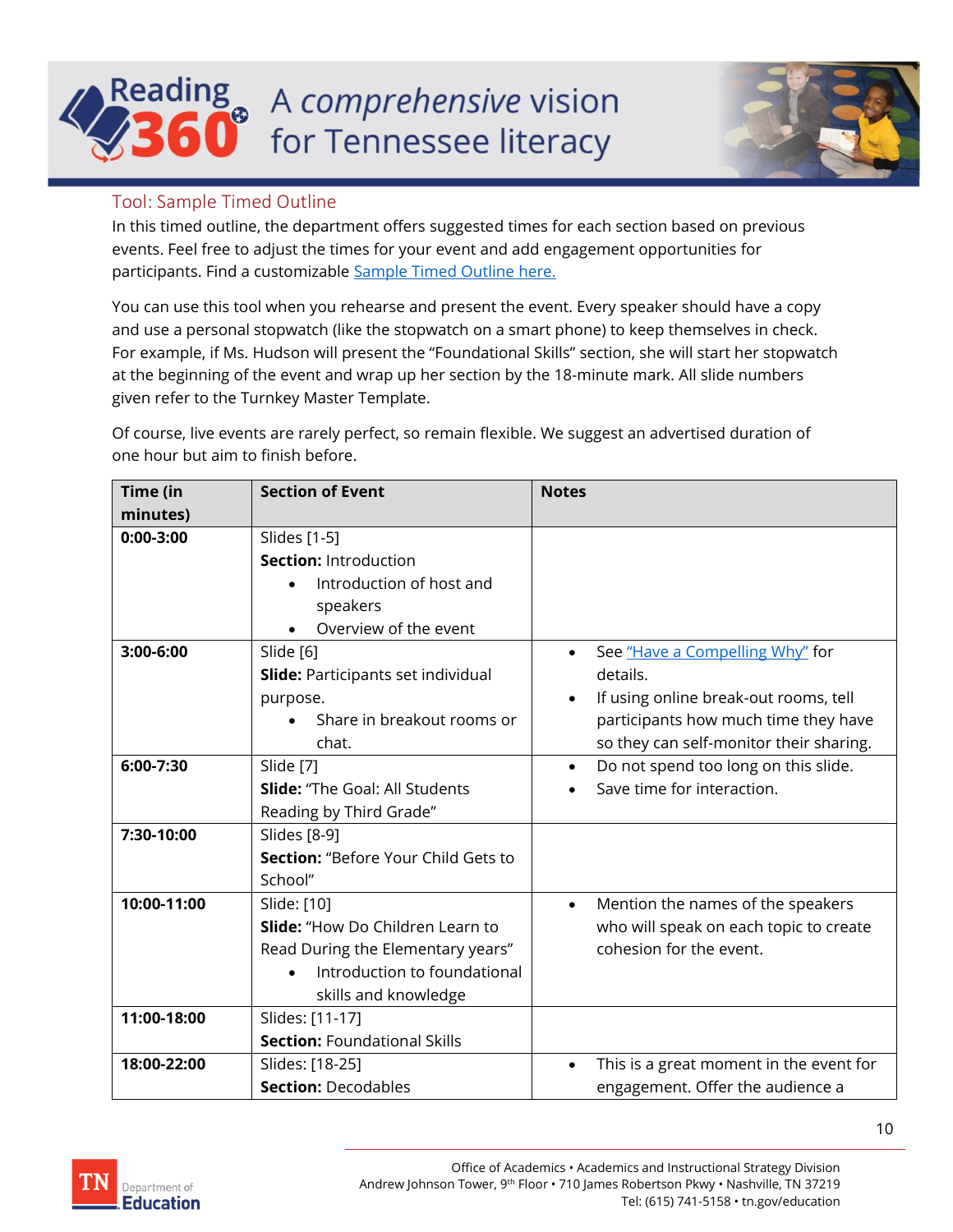![](_page_10_Picture_0.jpeg)

# Reading A comprehensive vision

![](_page_10_Picture_2.jpeg)

| Time (in    | <b>Section of Event</b>                | <b>Notes</b>                                            |
|-------------|----------------------------------------|---------------------------------------------------------|
| minutes)    |                                        |                                                         |
|             |                                        | chance to practice with the decodables                  |
|             |                                        | using a role play activity, a choral read               |
|             |                                        | off mute, or some other interaction.                    |
| 22:00-28:00 | Slides: [26-33]                        | "Decodables" presenter introduces the<br>$\bullet$      |
|             | <b>Section: Knowledge (Part 1)</b>     | next speaker to create cohesion.                        |
|             |                                        | Tip: Define the term 'text' for your<br>$\bullet$       |
|             |                                        | audience.                                               |
| 28:00-36:00 | Slides: [34-38]                        | On the "Read alouds" slide, you can<br>$\bullet$        |
|             | Section: Knowledge (part 2)            | highlight that parents should keep                      |
|             | Beginning with the slide "All          | reading to their kids after they learn to               |
|             | kids working with grade                | read themselves as this continues to                    |
|             | level texts"                           | build their vocabulary and knowledge.                   |
| 36:00-40:00 | Slides: [39-40]                        | You can personalize this for your district<br>$\bullet$ |
|             | <b>Slides: "How Do I Support My</b>    | (e.g., specific names of educators,                     |
|             | Struggling Reader?" And "How           | programs).                                              |
|             | Should My Child's School Support       |                                                         |
|             | My Struggling Reader?"                 |                                                         |
| 40:00-45:00 | Slides: [41-45]                        | Mention that the links to these<br>$\bullet$            |
|             | <b>Section: Resources for Families</b> | resources will be sent to participants in               |
|             | from TDOE.                             | the Family Literacy Guides after the                    |
|             |                                        | event.                                                  |
| 45:00-50:00 | Slides: [46-47]                        | Remember to end the event on time.<br>$\bullet$         |
|             | <b>Slides:</b> Chants and Q & A        | We suggest an advertised duration of                    |
|             |                                        | one hour but aim to finish before.                      |

![](_page_10_Picture_4.jpeg)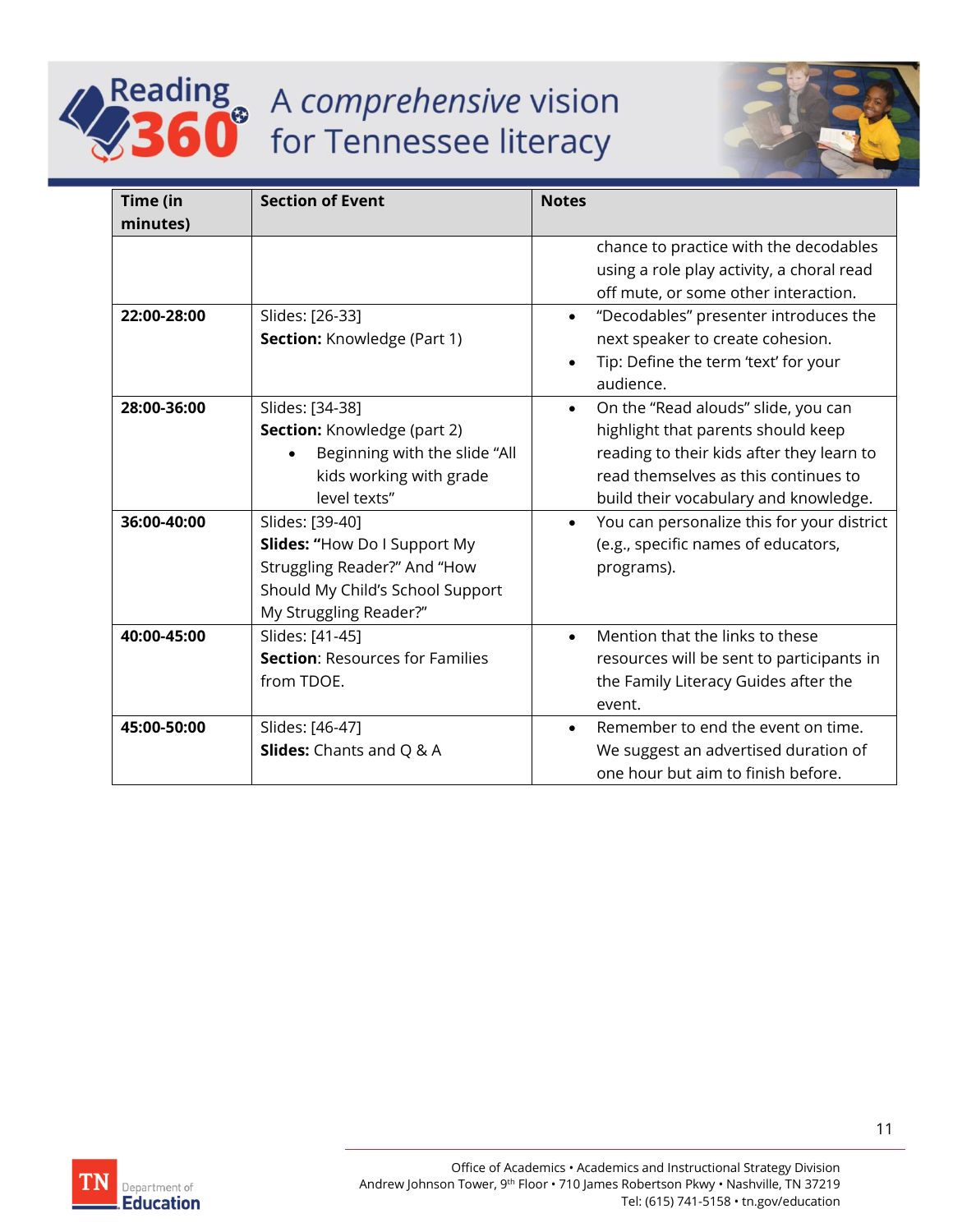# A comprehensive vision for Tennessee literacy

![](_page_11_Picture_1.jpeg)

#### <span id="page-11-0"></span>Tool: Family Literacy Night Slide Deck

The slide deck template provides the visuals for the event. There are two versions of the slide deck available: 1) the Turnkey [Master Template slide deck](https://bestforall.tnedu.gov/sites/default/files/inline-files/Family%20Literacy%20Night%20Turnkey%20Master%20Template%20PPT.pptx) and 2) Memphis Lift Family Literacy Night [Example slide deck,](https://bestforall.tnedu.gov/sites/default/files/inline-files/Memphis%20LIFT%20Example%20Family%20Literacy%20Night%20PPT_1.pptx) an example created by a community partner. In the notes section of both slide decks, you will find talking points in regular typeface and culture building tips in bold typeface.

In using this tool, the department suggests that:

- the district and the community partner work together to decide on the design of the slides,
- the logos of both the LEA and the community partner are placed on the first slide,
- all slides in the slide deck are used during the event, except for slides that are marked OPTIONAL in the notes section,
- where needed, slides can be added for participant engagement activities,
- the font size be no smaller that 24 point, and
- designers keep any animation features intact to lessen visual overload for participants.

#### Opportunities for Participant Engagement: During the Event

Interaction is important but choose your engagement activities wisely so you can end on time. Families will be happy to interact, but they will be even happier if the event ends on time. You can:

- find specific opportunities for engagement in bold typeface in the notes section of select slides in the Family Literacy Night Turnkey Master Template slide deck and the Memphis Lift Family Literacy Night Example slide deck;
- adapt the opportunities in the notes section, but be sure to include the time allotted to each activity during the rehearsals so you do not run out of time the day of the event; and
- select the opportunities for engagement that are the most relevant for your community as, most likely, you will not have time for all of the suggested activities.

**Tip:** If you ask participants to engage in the event, plan for about 1 minute longer than you think you need for the activity. This will help account for technical difficulties as well as give extra time for great discussions.

![](_page_11_Picture_17.jpeg)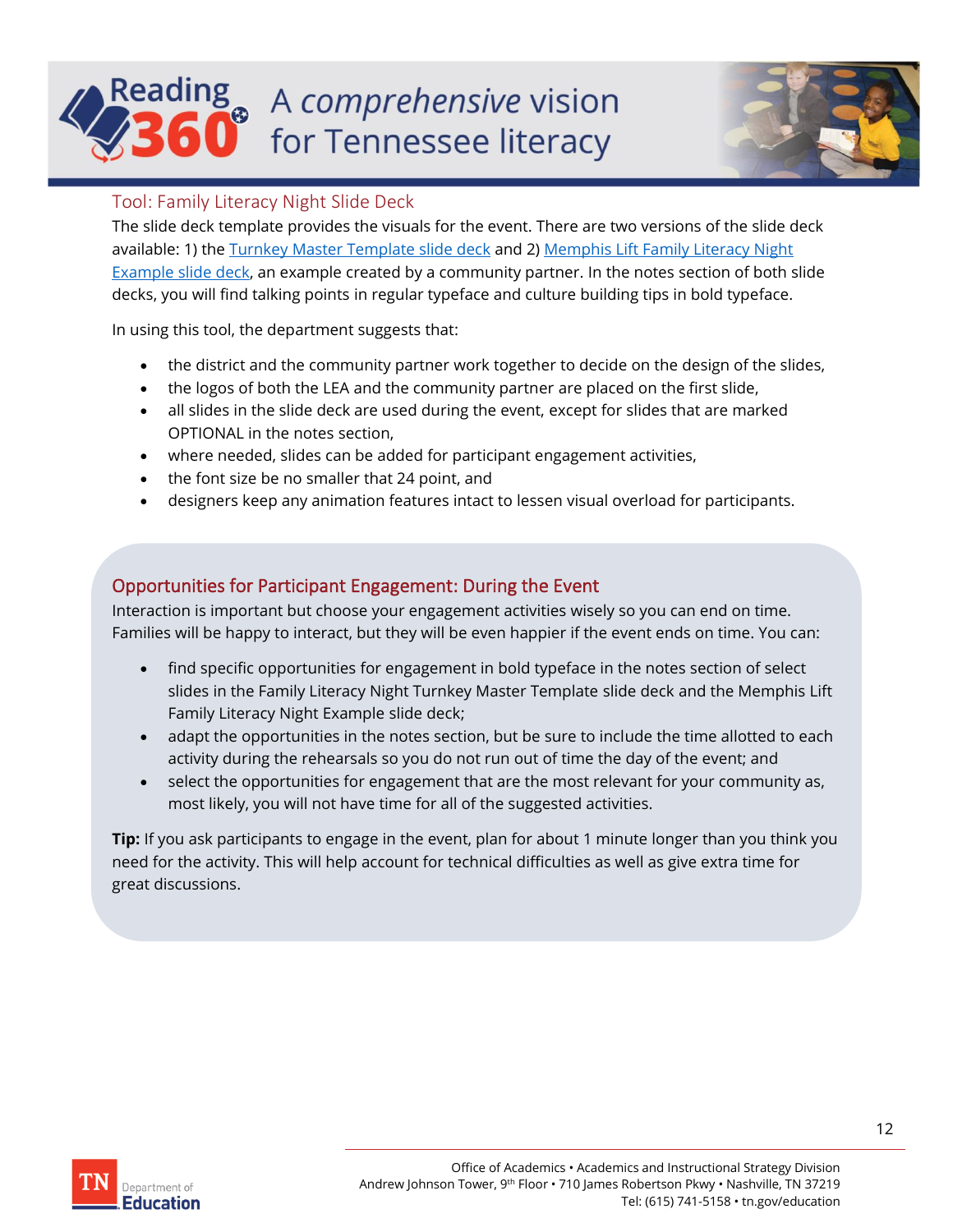![](_page_12_Picture_0.jpeg)

![](_page_12_Picture_1.jpeg)

#### <span id="page-12-0"></span>Follow Up

#### <span id="page-12-1"></span>Continue the Conversation

By the end of the event, your district will have achieved some remarkable things: a stronger relationship with a community partner, involving your families around the complexities of literacy instruction, and a creating home-school-community link to better support your students. Congratulations! But don't stop there.

You can continue the conversation about reading success in many ways. See Opportunities for [Participant Engagement: After the Event](#page-12-3) for ideas to specifically extend the reach of the Family Literacy Night. Beyond the event, keep the ball rolling. For example, you could collaborate with the community partner on another literacy night. This could be a workshop focused on practical activities families can do together to support reading, with time built in for practice. Check in with your community partner and brainstorm what is best for your district's families and students.

#### <span id="page-12-3"></span>Opportunities for Participant Engagement: After the Event

You want to keep the momentum going after the event. Districts and community partners can:

- send a 'thank you' email to all participants and attach the Family Literacy Guides for [Learning](#page-13-4) over four weeks;
- send home a certificate of completion for families who attended;
- post the event recording on social media and YouTube and ask participants to tag or share it with other families who were not able to attend;
- post a question on social media about the event (e.g., "What was your favorite part of last night's Family Literacy Night?" or "What is one thing you'll start doing because of yesterday's event?");
- post links to Tennessee Department of Education's free Reading 360 resources, including the At-Home Decodable Book Series order form;
- build community by offering to facilitate a family literacy check-in once a month with families that want support advocating for their children and designing home literacy experiences; and
- <span id="page-12-2"></span>• offer one-on-one sessions for families that want to design home literacy experiences.

![](_page_12_Picture_15.jpeg)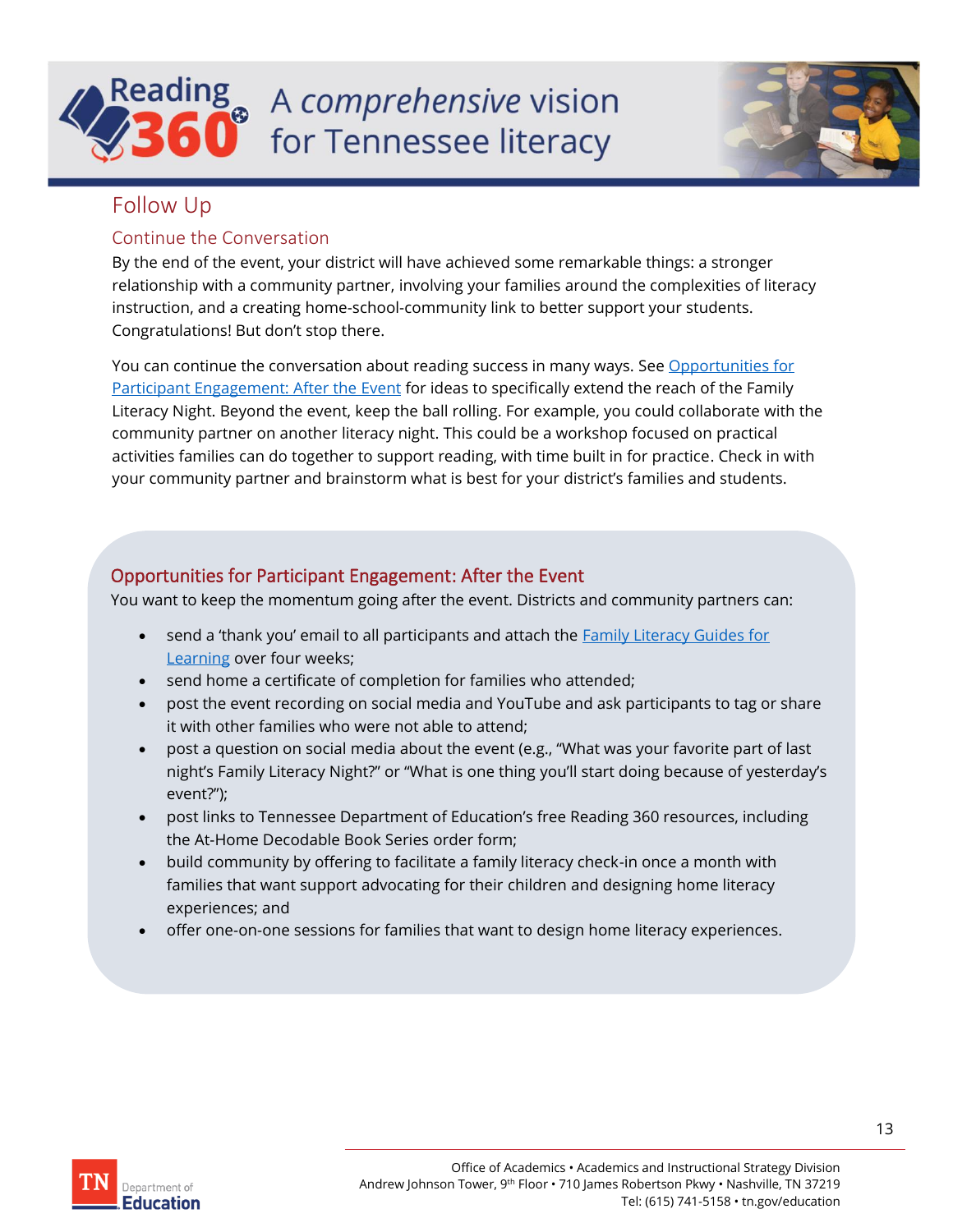# A comprehensive vision for Tennessee literacy

![](_page_13_Picture_1.jpeg)

#### <span id="page-13-0"></span>Tool: Statistics Tracker

The [Family Literacy Night Statistics](https://bestforall.tnedu.gov/sites/default/files/inline-files/Family%20Literacy%20Night%20Statistics%20Tracker.xlsx) Tracker supplies an easy-to-use excel sheet to record event statistics, including registrants' contact information, number of attendees, views, likes, shares, and survey results. There are three sheets: 1) "Registrants and Attendees", 2) "Viewing Statistics," and 3) "Survey Results." Specifically, in Viewing Statistics, the top portion is dedicated to the day of the event. The lower portion is divided into Facebook and YouTube, which are popular video sharing platforms. These statistics will help you identify the best platform for your video content in the future and will also enable you to track the reach of the Family Literacy Night. Districts are not required to share these statistics with the department, but are encouraged to share event celebrations to [Robin.McClellan@tn.gov.](mailto:Robin.McClellan@tn.gov)

### <span id="page-13-1"></span>Communications Bank

#### <span id="page-13-2"></span>Example Communications

In [Example Communications,](https://bestforall.tnedu.gov/sites/default/files/inline-files/Family%20Literacy%20Nights%20Example%20Communications.docx) find examples for a press release, an event invitation, an event survey, copy for social media posts, and follow-up emails.

#### <span id="page-13-3"></span>Promotional Exemplars

In [Promotional Exemplars,](https://bestforall.tnedu.gov/sites/default/files/inline-files/Family%20Literacy%20Nights%20Promotional%20Exemplars.pptx) find examples of flyers, graphics, and additional social media posts with graphics.

#### <span id="page-13-4"></span>[Family Literacy Guides for Learning:](https://tdoe.sharepoint.com/sites/FamiliesandCommunities/Shared%20Documents/General/District%20Family%20Literacy%20Nights/Post%20Event%20One-pager/Post-event%20One-pager%20Draft%20%208.6.21%20LONG%20.docx) Tip Sheets 1-4

The [Family Literacy Guides for Learning](https://bestforall.tnedu.gov/sites/default/files/inline-files/Family%20Literacy%20Guides%20for%20Learning.docx) contain a summary of key points, specific tips for families, and links to resources. The department offers some suggestions in using these guides:

- Districts and community partners can design the tips sheets and email them to families after they attend.
- They are meant to be sent weekly, *not all at once*. This will keep the topic front of mind and prevent information overload.
- Districts and community partners can use these as examples to create their own guide with district- and region-specific resources.

![](_page_13_Picture_14.jpeg)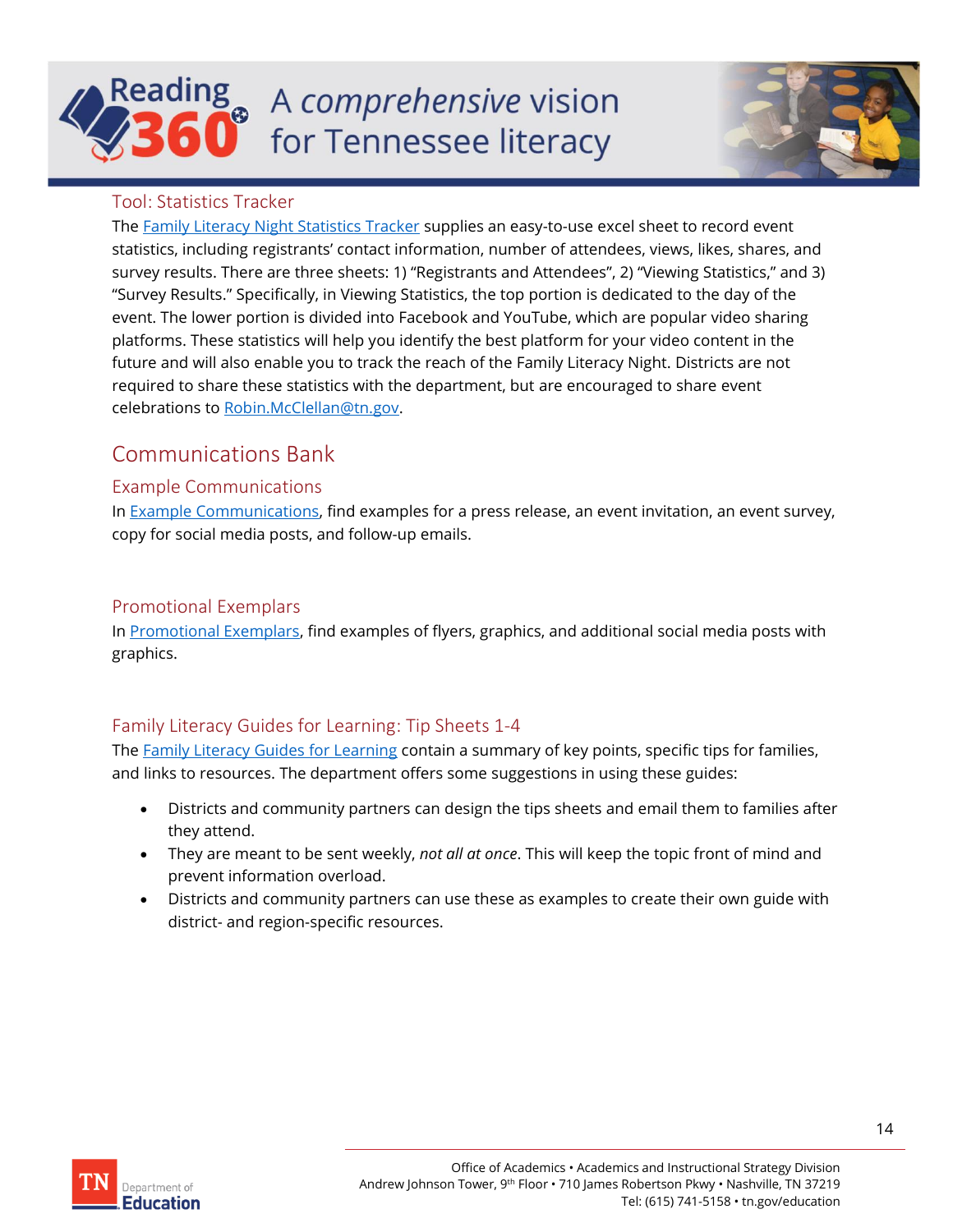# Reading A comprehensive vision

![](_page_14_Picture_1.jpeg)

### <span id="page-14-0"></span>Appendix A: Event Planning Timeline

| <b>Timing</b>            | <b>Key Operational Actions</b>                                                                                                                                                                                                                                                                                                                                                                                                                                                                                                                                                                                                                                                                                                                                                                                                                                                                        |
|--------------------------|-------------------------------------------------------------------------------------------------------------------------------------------------------------------------------------------------------------------------------------------------------------------------------------------------------------------------------------------------------------------------------------------------------------------------------------------------------------------------------------------------------------------------------------------------------------------------------------------------------------------------------------------------------------------------------------------------------------------------------------------------------------------------------------------------------------------------------------------------------------------------------------------------------|
| <b>6 weeks</b><br>before | Finalize the event description. See <b>Example Communications</b> for a model.<br>Finalize the event dates.                                                                                                                                                                                                                                                                                                                                                                                                                                                                                                                                                                                                                                                                                                                                                                                           |
|                          |                                                                                                                                                                                                                                                                                                                                                                                                                                                                                                                                                                                                                                                                                                                                                                                                                                                                                                       |
| 5 weeks<br>before        | Meet with your community partner to establish hosting responsibilities and marketing<br>details.                                                                                                                                                                                                                                                                                                                                                                                                                                                                                                                                                                                                                                                                                                                                                                                                      |
|                          | Involving the community partner's key marketing contact from the very beginning will<br>$\bullet$<br>yield the best results. It is important to have buy-in from both the district's and the<br>community partner's marketing team from the outset to execute a successful<br>promotional plan.                                                                                                                                                                                                                                                                                                                                                                                                                                                                                                                                                                                                       |
|                          | Determine platform or location to host the event.                                                                                                                                                                                                                                                                                                                                                                                                                                                                                                                                                                                                                                                                                                                                                                                                                                                     |
|                          | If virtual, determine which virtual meeting platform will be utilized for the family<br>$\bullet$<br>literacy nights (Zoom, Teams, Google Meet, etc.). Work with your community partner<br>to decide who will host the event and set clear expectations as to what hosting<br>entails. The selected host will:<br>take ownership of setting up the event invitation,<br>$\circ$<br>record the presentation,<br>$\circ$<br>gather the attendance data,<br>$\circ$<br>field FAQs,<br>$\circ$<br>monitor platform tech issues,<br>$\circ$<br>convert and uploading the recording, and<br>$\circ$<br>send post-event follow up to all registered participants.<br>$\circ$<br>If it will be live streamed to Facebook Live, be sure to link the hosting platform to the<br>$\bullet$<br>partner's Facebook account in advance. See an example invitation for families in<br><b>Example Communications.</b> |
|                          | If in person, determine the best fit location and how families will register.<br>$\bullet$                                                                                                                                                                                                                                                                                                                                                                                                                                                                                                                                                                                                                                                                                                                                                                                                            |
|                          | Create event registration through virtual meeting platform (if virtual). You should:                                                                                                                                                                                                                                                                                                                                                                                                                                                                                                                                                                                                                                                                                                                                                                                                                  |
|                          | Include district and community partner logos and finalized event blurb.<br>$\bullet$<br>Identify registration confirmation email to field questions.<br>$\bullet$<br>Define data you want to obtain from registrants: name, email, zip code, etc.<br>$\bullet$<br>Begin working with marketing teams.<br>$\bullet$                                                                                                                                                                                                                                                                                                                                                                                                                                                                                                                                                                                    |

![](_page_14_Picture_4.jpeg)

15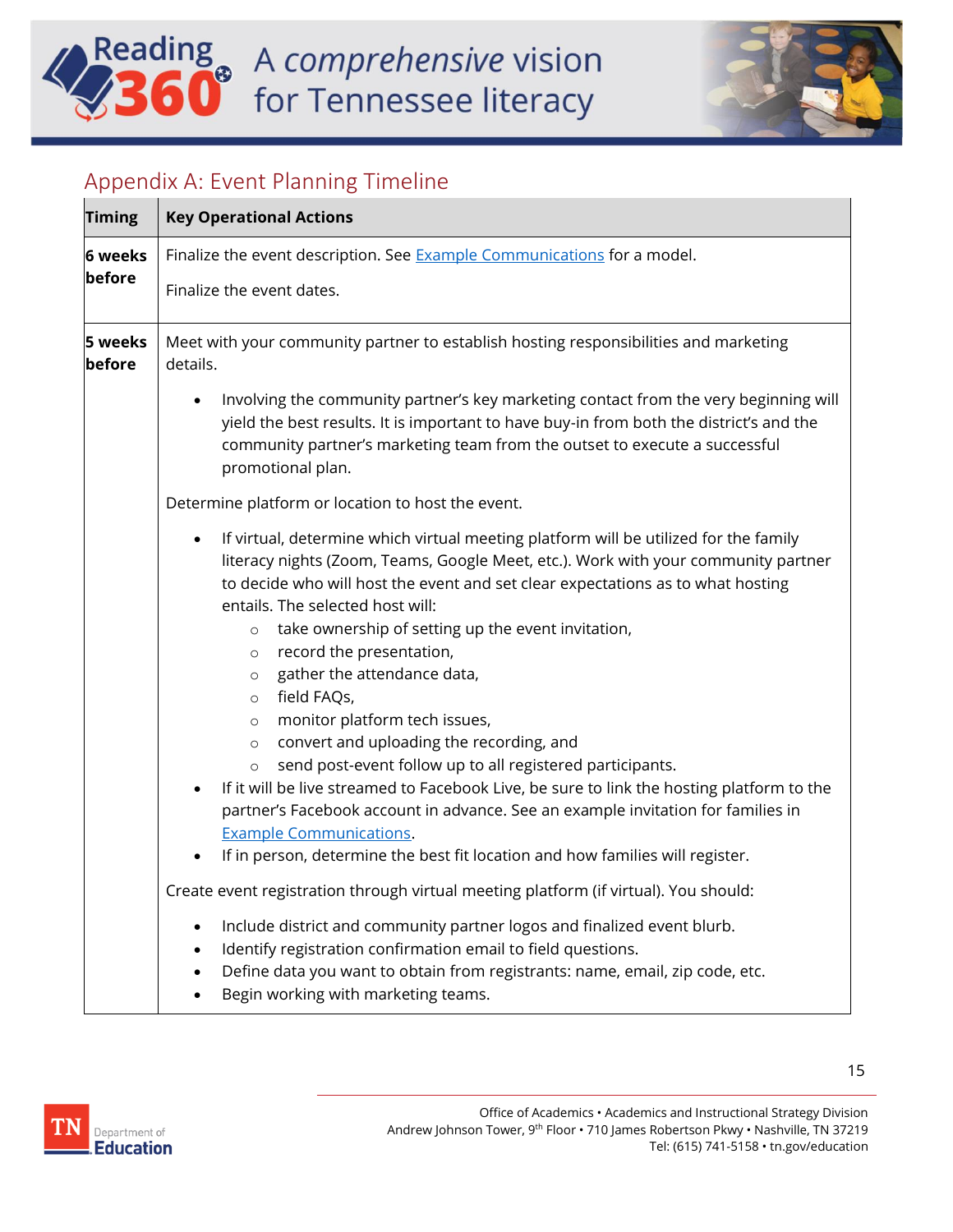# Reading A comprehensive vision

![](_page_15_Picture_1.jpeg)

| <b>Timing</b>     | <b>Key Operational Actions</b>                                                                                                                                                                                                                                                                                                                                                                                                                                                                                                                                                                                                                                                                                                                                                                                                                                                                                                                                                                                                                                                                                                                                              |
|-------------------|-----------------------------------------------------------------------------------------------------------------------------------------------------------------------------------------------------------------------------------------------------------------------------------------------------------------------------------------------------------------------------------------------------------------------------------------------------------------------------------------------------------------------------------------------------------------------------------------------------------------------------------------------------------------------------------------------------------------------------------------------------------------------------------------------------------------------------------------------------------------------------------------------------------------------------------------------------------------------------------------------------------------------------------------------------------------------------------------------------------------------------------------------------------------------------|
|                   | Designate marketing roles and responsibilities with your community partner, and<br>answer the following questions together:<br>What are the marketing graphics and branding guidelines?<br>$\circ$<br>Whose team will design the graphics and flyers?<br>$\circ$<br>Whose team will brand the PowerPoint presentation?<br>$\circ$<br>What marketing strategies will be used?<br>$\circ$<br>Where will you place printed flyers to reach the most families? (laundromats,<br>$\circ$<br>etc.)<br>What other organizations can assist your marketing efforts? Who specifically<br>$\circ$<br>can you contact?<br>Consider social media reach and create a plan for the following accounts:<br>Twitter<br>$\circ$<br>Instagram<br>$\circ$<br>Facebook<br>$\circ$<br>Determine if you have a Facebook promotional budget and allocate<br>٠<br>appropriately.<br>Consider sharing to Facebook parent and community groups.<br>Utilize email marketing and text messaging. You can:<br>Use community partner's email list and district's regular pathway of<br>$\circ$<br>communication with families to market the event.<br>Design a branded email banner if needed.<br>$\circ$ |
| 4 weeks<br>before | Release press release and post announcement to district's and community partner's<br>websites.<br>Submit press release and website announcement with all registration links to district's and<br>community partner's marketing teams.                                                                                                                                                                                                                                                                                                                                                                                                                                                                                                                                                                                                                                                                                                                                                                                                                                                                                                                                       |
| before            | <b>3 weeks</b>   Finalize the speakers for the event. You should:<br>Obtain speaker headshots and Twitter handles.<br>Select an interpreter (if needed).<br>$\bullet$<br>Send Turnkey Master Template PowerPoint to the speakers and the interpreter.                                                                                                                                                                                                                                                                                                                                                                                                                                                                                                                                                                                                                                                                                                                                                                                                                                                                                                                       |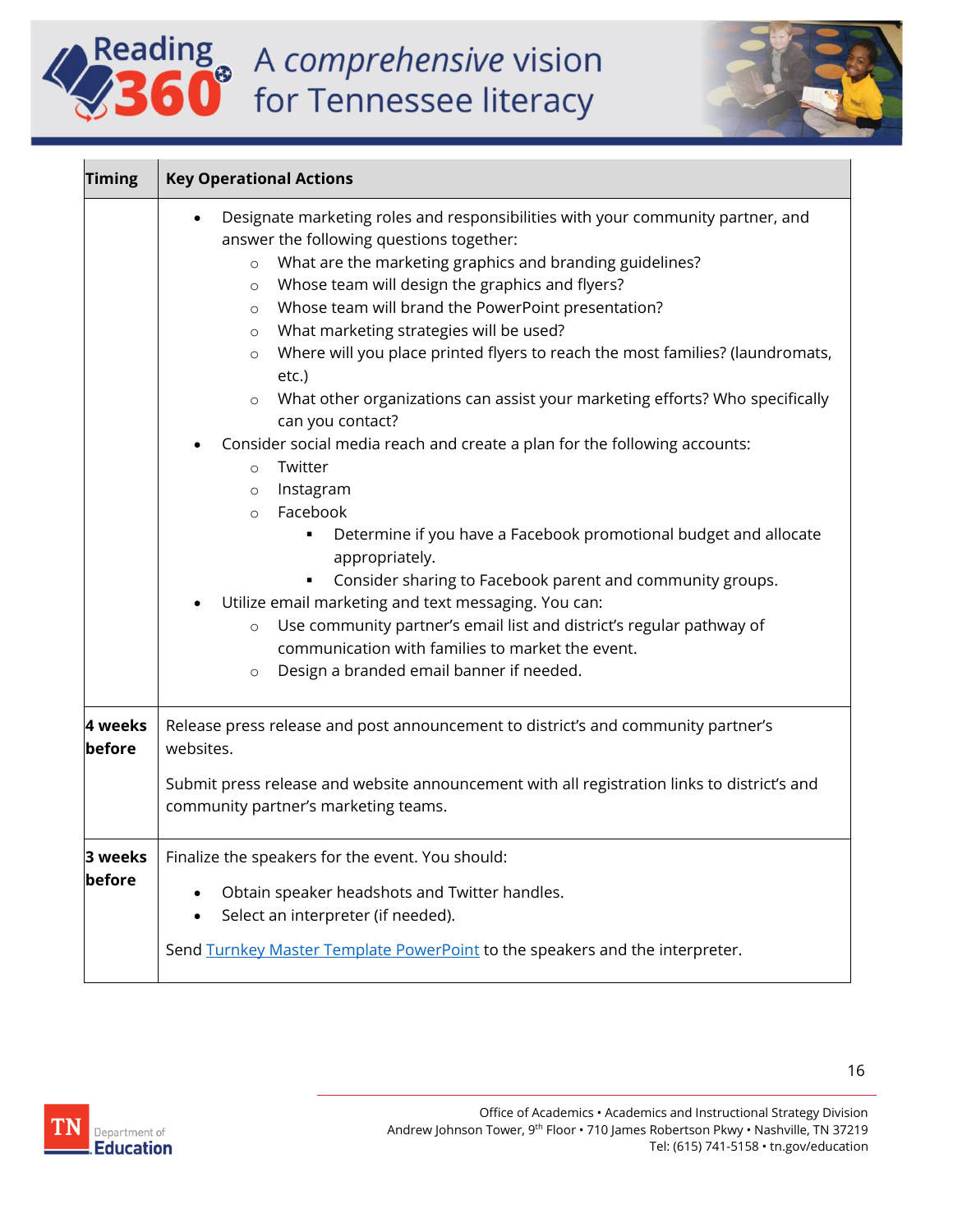# Reading<br>360 for Tennessee literacy

![](_page_16_Picture_1.jpeg)

| <b>Timing</b>                        | <b>Key Operational Actions</b>                                                                                                                                                                                                                                                                                                                                                                                              |
|--------------------------------------|-----------------------------------------------------------------------------------------------------------------------------------------------------------------------------------------------------------------------------------------------------------------------------------------------------------------------------------------------------------------------------------------------------------------------------|
| 2 weeks<br>before                    | Begin to promote speakers on social media. See Promotional Exemplars for an example.<br>Finalize the branded Turnkey Master Template PowerPoint                                                                                                                                                                                                                                                                             |
| 1 week                               | Run newspaper and Facebook ads.                                                                                                                                                                                                                                                                                                                                                                                             |
| before                               | Begin daily social media reminders as a countdown. See example countdown posts in<br><b>Example Communications.</b>                                                                                                                                                                                                                                                                                                         |
|                                      | Coordinate hosting responsibilities with your community partner. Decide who will:                                                                                                                                                                                                                                                                                                                                           |
|                                      | control the PowerPoint presentation,<br>$\bullet$<br>monitor the waiting room and recording,<br>$\bullet$<br>troubleshoot tech issues,<br>$\bullet$<br>respond to different types of questions, and<br>$\bullet$<br>lead Facebook Live simulcast.                                                                                                                                                                           |
|                                      |                                                                                                                                                                                                                                                                                                                                                                                                                             |
| <b>Week of</b><br>event              | Hold one-on-one meetings with speakers to practice their contributions and hype the<br>content.                                                                                                                                                                                                                                                                                                                             |
|                                      | This can be managed by the point person from either the district or the community<br>partner.                                                                                                                                                                                                                                                                                                                               |
|                                      | Create and brand the event survey. See a branded example event survey in Promotional<br>Exemplars.                                                                                                                                                                                                                                                                                                                          |
|                                      | Prepare a printed sign-in sheet for in-person events to collect contact information.                                                                                                                                                                                                                                                                                                                                        |
| 1 day<br>before /<br>Day of<br>event | Hold a dress rehearsal to perfect flow between speakers. You can:<br>Invite a speaking coach to run the dress rehearsal as this instills trust, perfects<br>$\bullet$<br>cadence, emboldens speakers, and keeps focus on the intended audience.<br>Ask all speakers to use a stopwatch and use the <b>Timed Outline</b> for guidance.<br>Rehearse transitions from one speaker to the next and rehearse using the animation |
|                                      | features.                                                                                                                                                                                                                                                                                                                                                                                                                   |

![](_page_16_Picture_3.jpeg)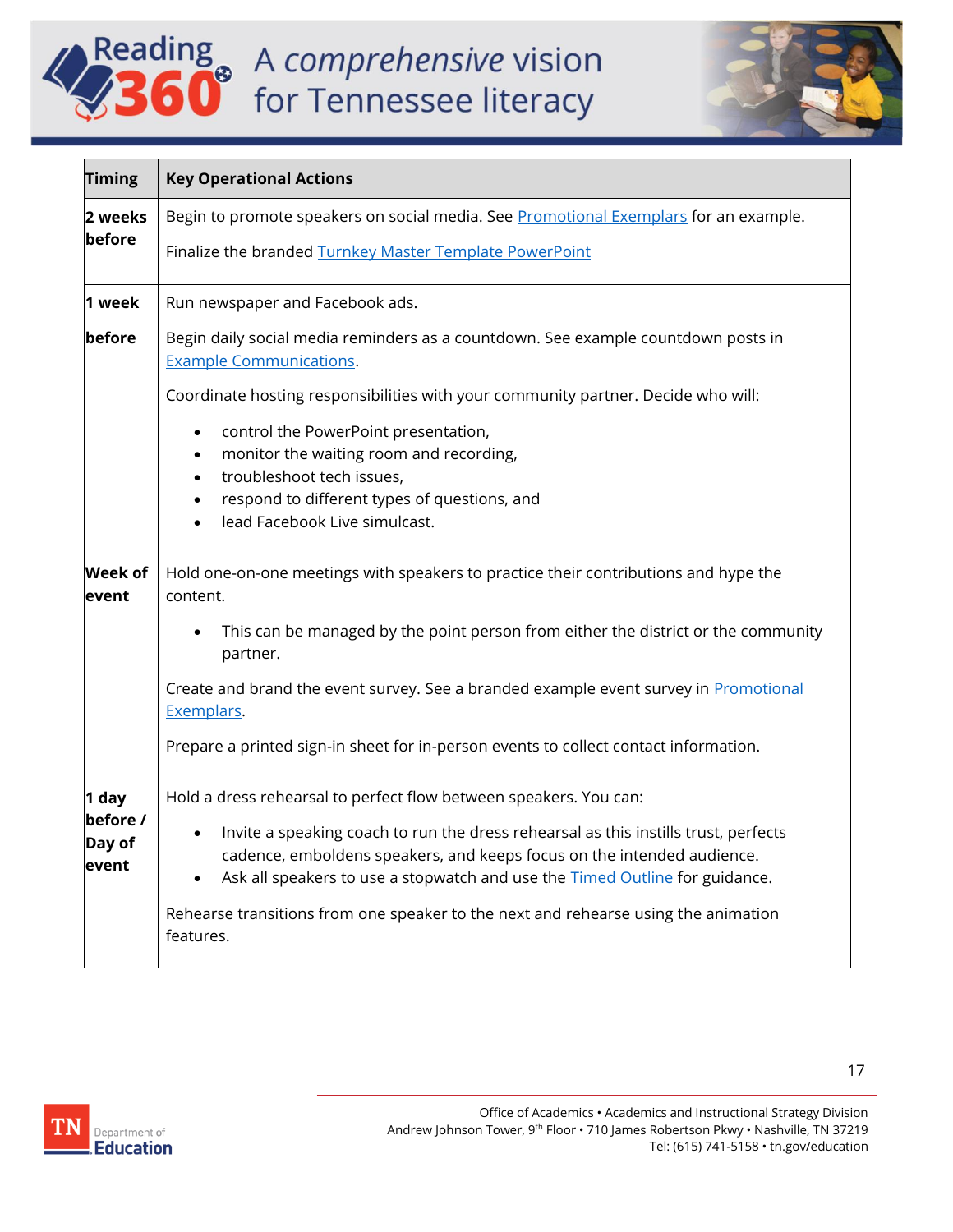# Reading<br>360 for Tennessee literacy

![](_page_17_Picture_1.jpeg)

| <b>Timing</b>          | <b>Key Operational Actions</b>                                                                                                                                                                                                                                                                                                                                                                                                                                                                                                                                                     |
|------------------------|------------------------------------------------------------------------------------------------------------------------------------------------------------------------------------------------------------------------------------------------------------------------------------------------------------------------------------------------------------------------------------------------------------------------------------------------------------------------------------------------------------------------------------------------------------------------------------|
| Day of<br>the<br>event | Hold and celebrate the event.<br>Put the event survey in the chat and leave time for participants to complete it. Find a<br>survey example in <b>Example Communications</b> .<br>Collect event attendance and survey responses in the <b>Statistics Tracker</b> .                                                                                                                                                                                                                                                                                                                  |
| 1 day<br>after         | Convert recording, edit as needed, and post on designated YouTube or Vimeo Channel.<br>Send post-event email with video link(s), event survey, and <b>Family Literacy Guides for</b><br>Learning: Tip Sheet 1 to all registrants and participants. See Example Communications for a<br>model email.                                                                                                                                                                                                                                                                                |
| 2 days<br>after        | Update blogs, social media accounts, or websites with video link.                                                                                                                                                                                                                                                                                                                                                                                                                                                                                                                  |
| 1 week<br>after        | Use post-event marketing to continue the conversation. You can:<br>Use model tweets in <b>Example Communications</b> to draft your own.<br>Edit the recording into a highlights video to promote the event on social media.<br>Send an email with the Family Literacy Guides for Learning: Tip Sheet 2 to all<br>$\bullet$<br>registrants and participants along with the recording link(s) and event survey.<br>Meet with your community partner for an event debrief. You can:<br>Discuss strengths, weaknesses, and opportunities to replicate similar events in the<br>future. |
|                        | Update the <b>Statistics Tracker</b> .                                                                                                                                                                                                                                                                                                                                                                                                                                                                                                                                             |

![](_page_17_Picture_3.jpeg)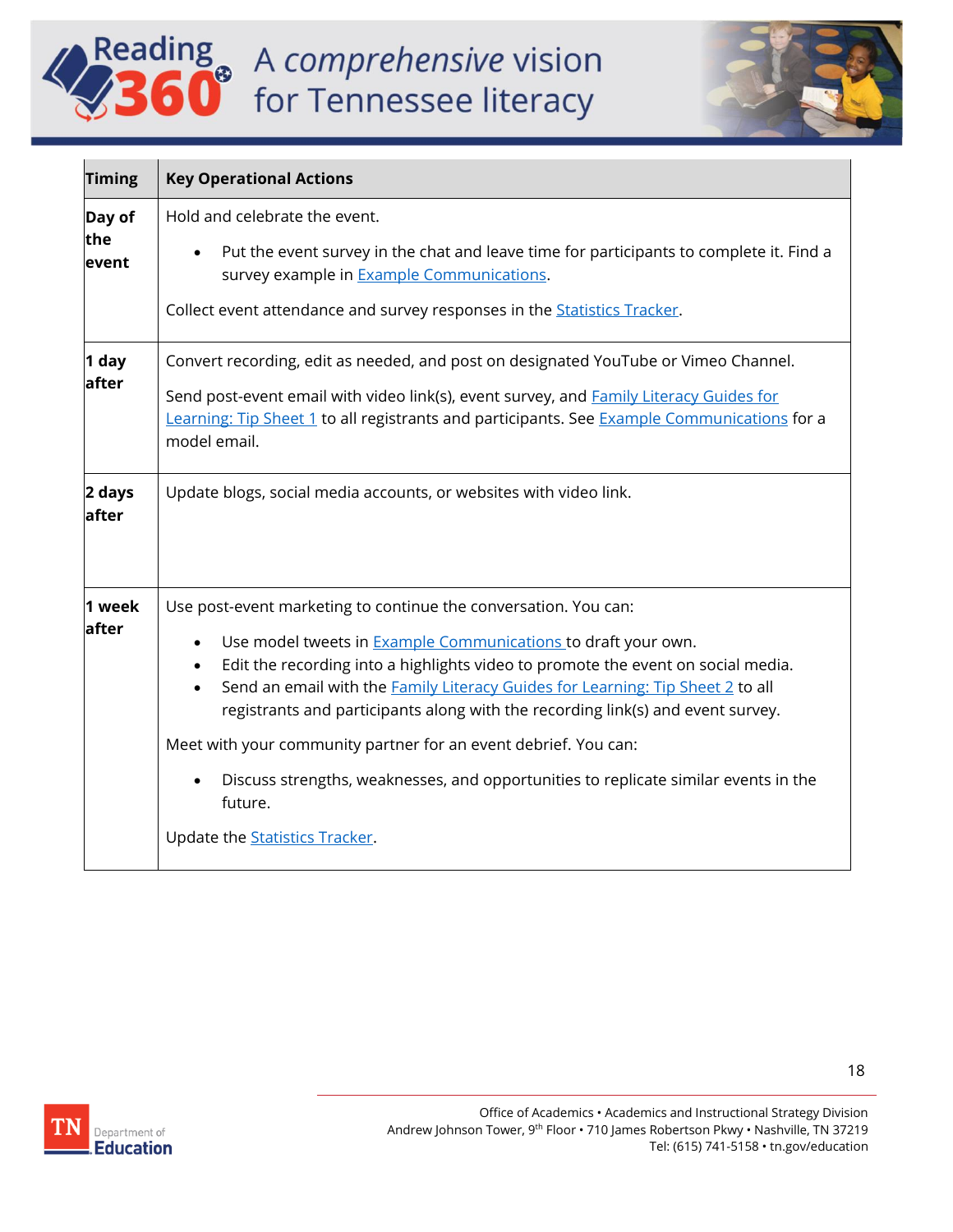# Reading<br>360 for Tennessee literacy

![](_page_18_Picture_1.jpeg)

| <b>Timing</b>    | <b>Key Operational Actions</b>                                                                                                                                                                                                                                                                                                                                                                                                                           |
|------------------|----------------------------------------------------------------------------------------------------------------------------------------------------------------------------------------------------------------------------------------------------------------------------------------------------------------------------------------------------------------------------------------------------------------------------------------------------------|
| 2 weeks<br>after | Use post-event marketing to continue the conversation. You can:<br>Use model tweets in <b>Example Communications</b> to draft your own.<br>$\bullet$<br>Share event highlights video on social media with link to full event video.<br>Send an email with the <b>Family Literacy Guides for Learning: Tip Sheet 3 to all</b><br>registrants and participants along with the recording link(s) and event survey<br>Update the <b>Statistics Tracker</b> . |
| 3 weeks<br>after | Use post-event marketing to continue the conversation. You can:<br>Share event highlights video on social media with link to full event video.<br>Send an email with the <b>Family Literacy Guides for Learning: Tip Sheet 4</b> to all<br>$\bullet$<br>registrants and participants along with the recording link(s) and event survey.<br>Update the <b>Statistics Tracker</b> .                                                                        |

![](_page_18_Picture_3.jpeg)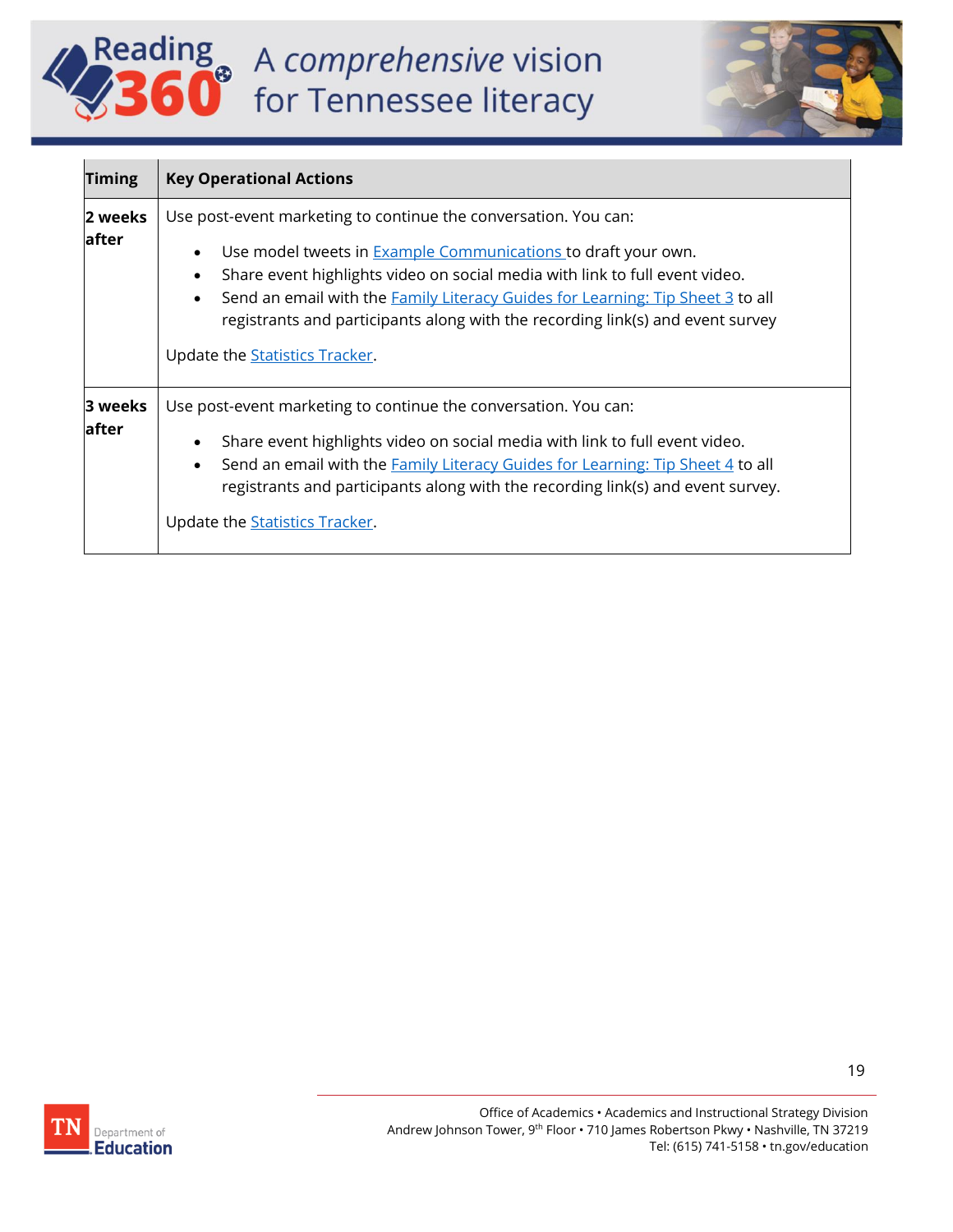## **Reading** <sup>®</sup> A comprehensive vision for Tennessee literacy

![](_page_19_Picture_1.jpeg)

#### <span id="page-19-0"></span>Appendix B: Potential Community Partners

Below is a list of literacy organizations that have demonstrated interest in partnering with districts on the Family Literacy Nights initiative. The list is organized by Centers of Regional Excellence (CORE) regions.

#### **East**

**Boys & Girls Club of Elizabethton/Carter County** Shelly Parham sparham@bgcecc.org [www.bgcecc.org](http://www.bgcecc.org/)

**Boys & Girls Clubs of the Tennessee Valley** Carlye Clark cclark@bgctnv.org [www.bgctnv.org](http://www.bgctnv.org/)

**Boys & Girls Club of Oak Ridge** Erin Webb ewebb@bgccv.org <https://bgcor.org/>

**Boys & Girls Clubs of the Ocoee Region** Denyse Debusk ddebusk@bgcocoee.org [www.bgcocoee.org](http://www.bgcocoee.org/)

#### **Boys & Girls Clubs of Dumplin Valley**

Christina Baker Smith cbakersmith@bgcdumplinvalley.org <https://bgcdumplinvalley.org/>

**United Way of Anderson County** Amanda Brackett amanda@uwayac.org [www.uwayac.org](http://www.uwayac.org/)

**Knox Education Foundation** Jill Akin jakin@knoxed.org <https://knoxed.org/>

#### **First**

**Boys & Girls Club of Johnson City/ Washington County**  Robin Crumley rcrumley@gokidz.org [www.gokidz.org](http://www.gokidz.org/)

**United Way of East Tennessee Highlands**  Crystal Carter ccarter@unitedwayetnh.org [www.unitedwayetnh.org](http://www.unitedwayetnh.org/)

#### **East Tennessee State University**  Karin Keith keithkj@etsu.edu <https://www.etsu.edu/coe/cuai/>

**Boys & Girls Club of the Mountain Empire** Kaitlynn Snider kaitlynn.snider@bgcme.net [www.bgcme.net](http://www.bgcme.net/)

20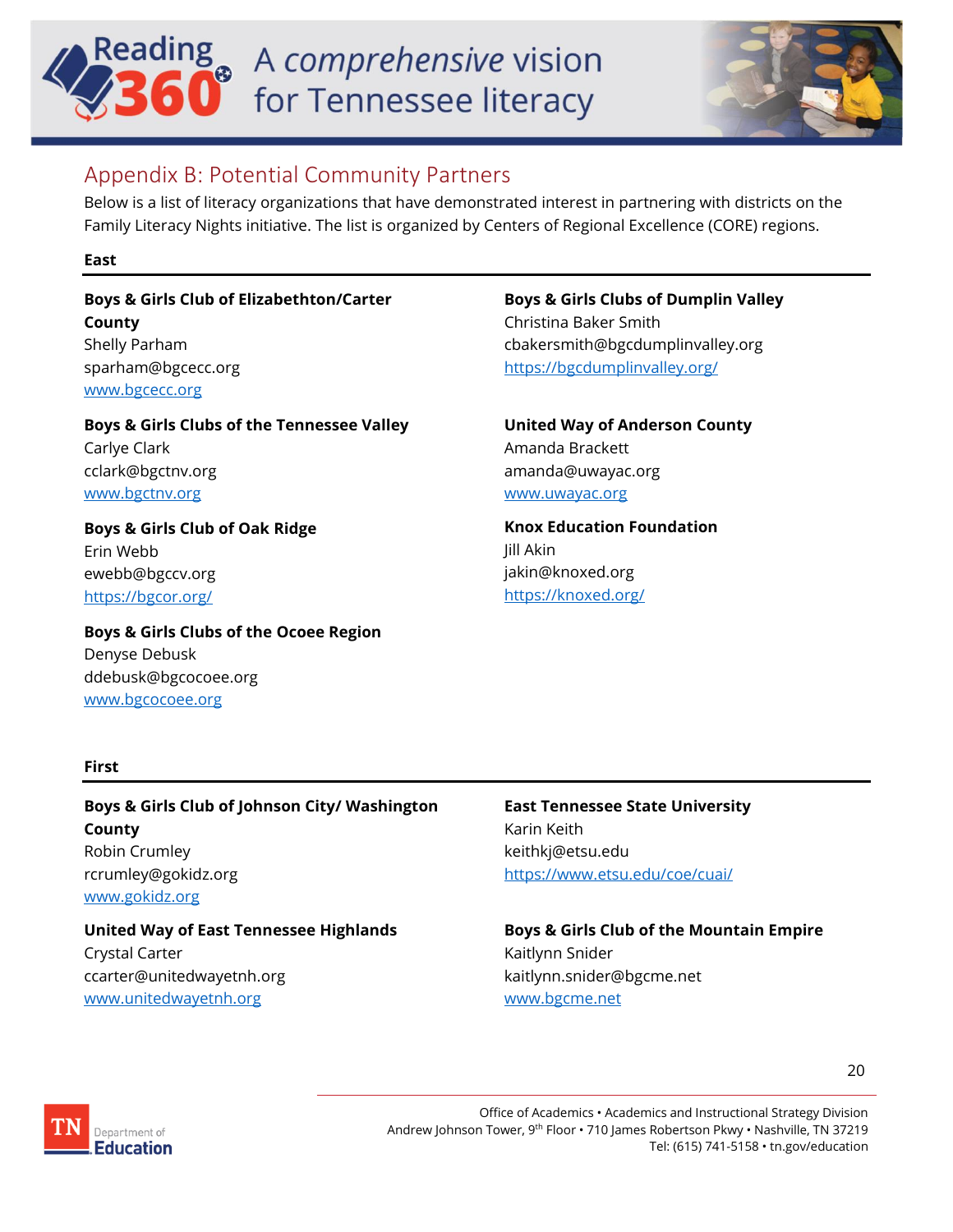## **Reading** A comprehensive vision for Tennessee literacy

![](_page_20_Picture_1.jpeg)

**Boys & Girls Club of Greater Kingsport** Ginny Wright ginnyw@kbgc.org [www.kbgc.org](http://www.kbgc.org/)

#### **Mid Cumberland**

**Imagination Library Middle Tennessee**  Brooke Seigle brooke.seigle-rochelle@unitedwaygn.org [https://www.unitedwaygreaternashville.org/imagi](https://www.unitedwaygreaternashville.org/imagination-library/) [nation-library/](https://www.unitedwaygreaternashville.org/imagination-library/)

**YMCA of Middle Tennessee, Y-Literacy Program**  Ariel Smith asmith@ymcamidtn.org [https://www.ymcamidtn.org/locations/y-cap](https://www.ymcamidtn.org/locations/y-cap-davidson/programs/ymca-literacy-program)[davidson/programs/ymca-literacy-program](https://www.ymcamidtn.org/locations/y-cap-davidson/programs/ymca-literacy-program)

**Book'em** Melissa Spradlin Melissa@bookem-kids.org [www.bookem-kids.org](http://www.bookem-kids.org/)

**15th Ave N. Learning Academy** Penny Payne learningacademy15thaven@yahoo.com [www.15thavenlearningacademy.com](http://www.15thavenlearningacademy.com/)

**St. Mary Villa Child Development Center**  Alyssa Garnett-Arno agarnett@stmaryvilla.org [www.stmaryvilla.org](http://www.stmaryvilla.org/)

**Fannie Battle Day Home for Children**  Latara Holt lholt@fanniebattle.org <https://fanniebattle.org/>

**Bringing Books to Life!** Marie Preptit bringingbookstolife@nashville.gov [https://library.nashville.org/services/bringing](https://library.nashville.org/services/bringing-books-to-life)[books-to-life](https://library.nashville.org/services/bringing-books-to-life)

**United Way's Raise Your Hand Tutoring Program** Sonya Johnson sonya.johnson@unitedwaygn.org [https://www.unitedwaygreaternashville.org/raise](https://www.unitedwaygreaternashville.org/raise-your-hand/)[your-hand/](https://www.unitedwaygreaternashville.org/raise-your-hand/)

![](_page_20_Picture_12.jpeg)

Office of Academics • Academics and Instructional Strategy Division Andrew Johnson Tower, 9<sup>th</sup> Floor • 710 James Robertson Pkwy • Nashville, TN 37219 Tel: (615) 741-5158 • tn.gov/education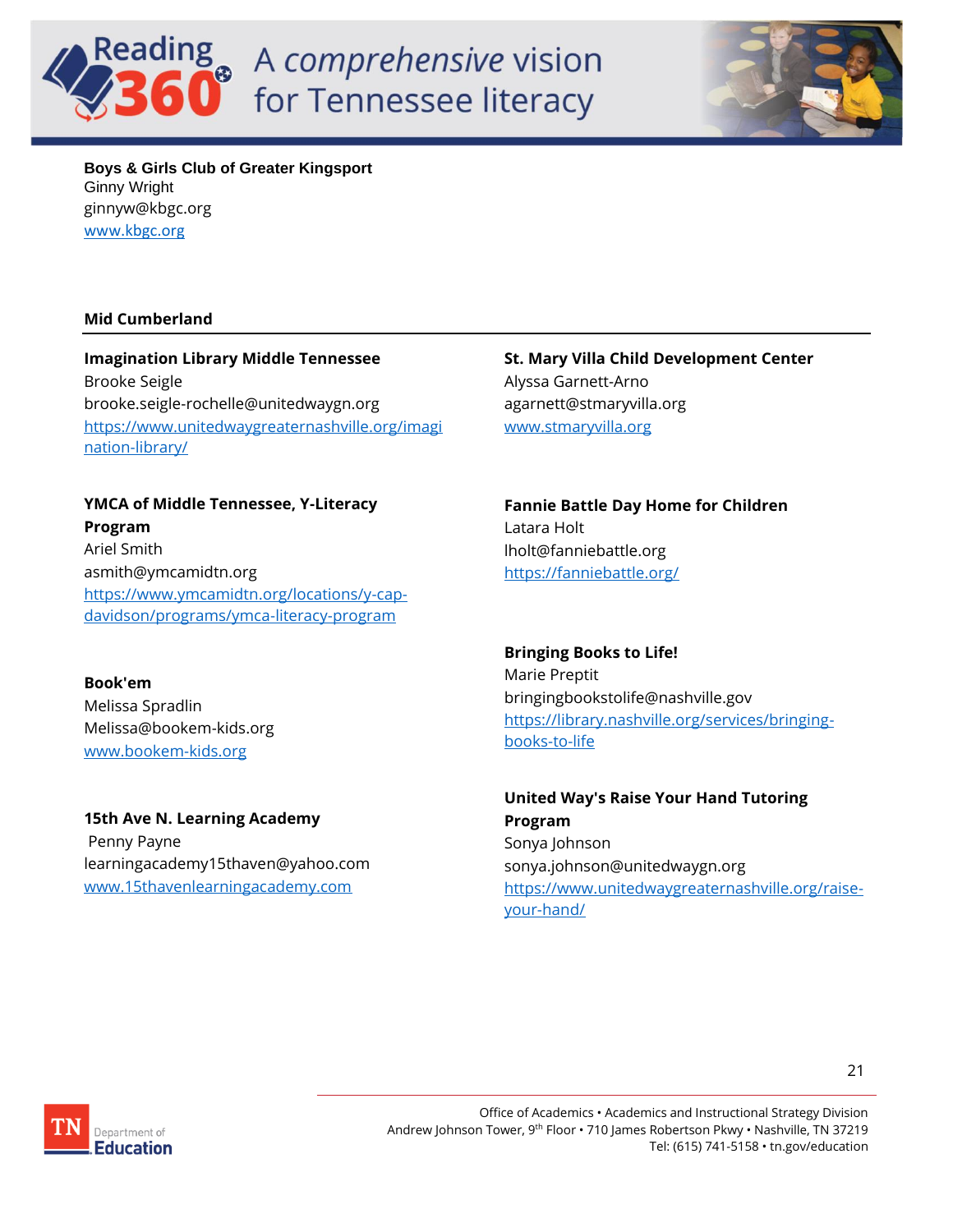## eading a A comprehensive vision for Tennessee literacy

![](_page_21_Picture_1.jpeg)

**Martha O'Bryan Center**  Che'Ara Dykes cdykes@marthaobryan.org [www.marthaobryan.org](http://www.marthaobryan.org/)

**Literacy Council of Middle Tennessee**  Julianne Curlis executivedirector@literacymidtn.org [www.literacymidtn.org](http://www.literacymidtn.org/)

**McNeilly Center for Children**  Natalie Koger natalie.koger@mcneillycenter.org [www.mcneillycenter.org](http://www.mcneillycenter.org/)

**Youth Encouragement Services** Izzy Perkinson Izzy@youthencouragement.org [www.youthencouragement.org](http://www.youthencouragement.org/)

**Read To Succeed, Inc.** Jolene Radnoti joleneradnoti@readtosucceed.org [www.readtosucceed.org](http://www.readtosucceed.org/)

**Catholic Charities Refugee Youth Program** Anna Notestine anotestine@cctenn.org [www.cctenn.org](http://www.cctenn.org/)

**Nashville Adult Literacy Council**  Kim Karesh kkaresh@nashvilleliteracy.org [www.nashvilleliteracy.org](http://www.nashvilleliteracy.org/)

**Nashville International Center for Empowerment**  Brandon White brandon@empowernashville.org [www.empowernashville.org](http://www.empowernashville.org/)

**The Salvation Army Murfreesboro** Patrishia Knott patrishia.knott@uss.salvationarmy.org [www.salvationarmymurfreesboro.org](http://www.salvationarmymurfreesboro.org/)

**The Salvation Army Nashville** DaMarrus Miller DaMarrus.Miller@uss.salvationarmy.org [www.salvationarmynashville.org](http://www.salvationarmynashville.org/)

**Boys & Girls Clubs of Rutherford County** Beth Hackett beth.hackett@bgcrc.net [www.bgcrc.net](http://www.bgcrc.net/)

**PENCIL** Sara Aronson saronson@pencil615.org [www.pencilforschools.org](http://www.pencilforschools.org/)

![](_page_21_Picture_14.jpeg)

Office of Academics • Academics and Instructional Strategy Division Andrew Johnson Tower, 9<sup>th</sup> Floor • 710 James Robertson Pkwy • Nashville, TN 37219 Tel: (615) 741-5158 • tn.gov/education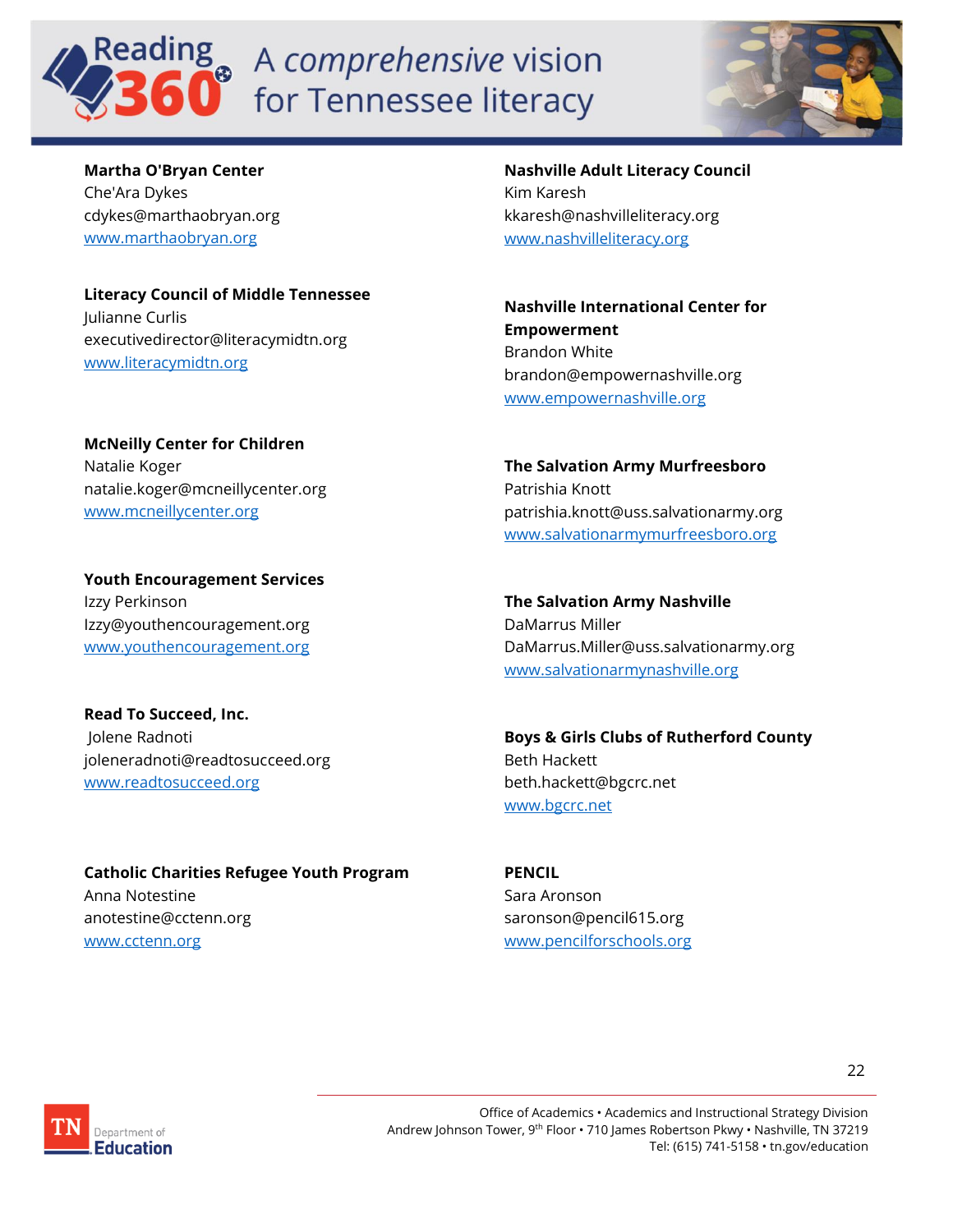![](_page_22_Picture_0.jpeg)

![](_page_22_Picture_1.jpeg)

#### **South Central**

**Boys & Girls Clubs of South Central Tennessee** Robyn Boshers Peery rpeery@bgcsctn.org [www.bgcsctn.org](http://www.bgcsctn.org/)

#### **Southeast**

**Boys & Girls Clubs of Chattanooga** Jim Morgan jmorgan@bgccha.org [www.bgccha.org](http://www.bgccha.org/)

#### **Read United** Danielle Seals danielleseals@unitedwayocoee.org <https://www.unitedwayocoee.org/readunited>

#### **Southwest**

**Literacy Mid-South** Johnny Blount jblount@literacymidsouth.org [www.literacymidsouth.org](http://www.literacymidsouth.org/)

**Boys & Girls Clubs of Greater Memphis** 

Keith Blanchard keithb@bgcm.org [www.bgcm.org](http://www.bgcm.org/)

**ALLMemphis**  Haley Mathews hmathews@allmemphis.org [www.allmemphis.org](http://www.allmemphis.org/)

**The Salvation Army of Jackson** Mark Cancia mark.cancia@uss.salvationarmy.org [www.salvationarmyjacksontn.org](http://www.salvationarmyjacksontn.org/)

![](_page_22_Picture_13.jpeg)

Office of Academics • Academics and Instructional Strategy Division Andrew Johnson Tower, 9<sup>th</sup> Floor • 710 James Robertson Pkwy • Nashville, TN 37219 Tel: (615) 741-5158 • tn.gov/education